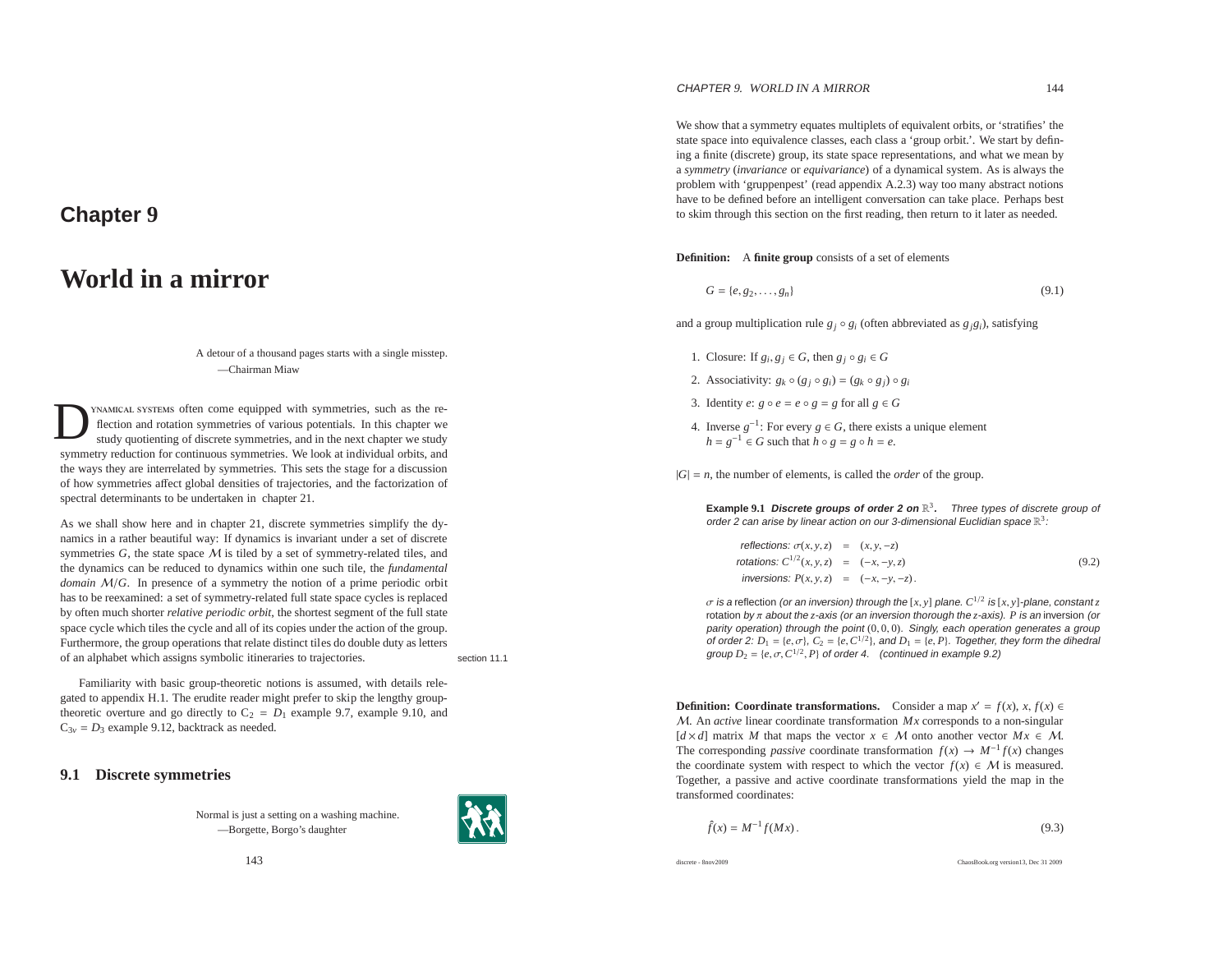**Definition: Matrix representation.** Linear action of <sup>a</sup> discrete group *<sup>G</sup>* element *g* on states  $x \in M$  is given by a finite non-singular  $\left[ d \times d \right]$  matrix *g*, the *matrix g* on the abstract group *representation* of element  $g \in G$ . We shall denote by '*g*' both the abstract group element and its matrix representation.

If the coordinate transformation *<sup>g</sup>* belongs to <sup>a</sup> linear non-singular representation of a discrete finite group *G*, for any element  $g \in G$  there exists a number  $m \leq |G|$  such that

$$
g^{m} \equiv \underbrace{g \circ g \circ \dots \circ g}_{m \text{ times}} = e \quad \rightarrow \quad |\det g| = 1. \tag{9.4}
$$

As the modulus of its determinant is unity, det *g* is an *<sup>m</sup>*th root of 1.

**Example 9.2 Discrete operations on** <sup>R</sup>3**.** (continued from example 9.1) The matrix representation of reflections, rotations and inversions defined by (9.2) is

|  |  | $\sigma = \begin{pmatrix} 1 & 0 & 0 \\ 0 & 1 & 0 \\ 0 & 0 & -1 \end{pmatrix}$ , $C^{1/2} = \begin{pmatrix} -1 & 0 & 0 \\ 0 & -1 & 0 \\ 0 & 0 & 1 \end{pmatrix}$ , $P = \begin{pmatrix} -1 & 0 & 0 \\ 0 & -1 & 0 \\ 0 & 0 & -1 \end{pmatrix}$ , (9.5) |  |  |  |  |  |
|--|--|------------------------------------------------------------------------------------------------------------------------------------------------------------------------------------------------------------------------------------------------------|--|--|--|--|--|
|  |  |                                                                                                                                                                                                                                                      |  |  |  |  |  |

with det  $C^{1/2} = 1$ , det  $\sigma = \det P = -1$ ; that is why we refer to  $C^{1/2}$  as a rotation, and  $\sigma$ , *P* as inversions. (continued in example 9.4)

**Definition: Symmetry of <sup>a</sup> dynamical system.** A group *<sup>G</sup>* is <sup>a</sup> *symmetry* of the dynamics if for every solution *f*(*x*) ∈ *M* and *g* ∈ *G*, *gf*(*x*) is also a solution.

Another way to state this: A dynamical system (M, *f*) is *invariant* (or *Gequivariant*) under a symmetry group *G* if the time evolution  $f : M \to M$ *equivariant*) under a symmetry group *G* if the time evolution  $f : M \to M$  (a discrete time map *f*, or the continuous flow  $f'$  map from the *d*-dimensional manifold <sup>M</sup> into itself) commutes with all actions of *<sup>G</sup>*,

$$
f(gx) = gf(x),\tag{9.6}
$$

or, in the language of physicists: The 'law of motion' is invariant, i.e., retains itsform in any symmetry-group related coordinate frame (9.3),

$$
f(x) = g^{-1} f(gx),
$$
\n(9.7)

for *any* state  $x \in M$  and *any* finite non-singular  $[d \times d]$  matrix representation *a* of element  $a \in G$ . Why 'equivariant?' A function  $h(x)$  is said to be G. *g* of element  $g \in G$ . Why 'equivariant?' A function  $h(x)$  is said to be  $G$ *invariant* if  $h(x) = h(gx)$  for all  $g \in G$ . The group actions map the solution  $f : \mathcal{M} \to \mathcal{M}$ *f* : *M* → *M* into different (but equivalent) solutions *g f*(*x*), hence the invariance condition *f*(*x*) =  $g^{-1}f(gx)$  appropriate to vectors (and, more generally, tensors).

$$
discrete \texttt{-} 8nov2009
$$



<sup>σ</sup><sup>x</sup>

**Figure 9.1:** The bimodal Ulam sawtooth map with the *D*<sub>1</sub> symmetry  $f(-x) = -f(x)$ . If the trajectory  $x_0 \rightarrow$  $x_1 \rightarrow x_2 \rightarrow \cdots$  is a solution, so is its reflection  $\sigma x_0 \rightarrow$  $\sigma x_1 \rightarrow \sigma x_2 \rightarrow \cdots$  (continued in figure 9.2)

The full set of such solutions is *G-invariant*, but the flow that generates them is said to be *<sup>G</sup>*-equivariant. It is obvious from the context, but for verbal emphasis applied mathematicians like to distinguish the two cases by *in*/*equi*-variant. The distinction is helpful in distinguishing the dynamics written in the original, equivariant coordinates from the dynamics rewritten in terms of *invariant* coordinates, see sects. 9.1.2 and 10.4. exercise 9.7

**Example 9.3 <sup>A</sup> reflection symmetric** <sup>1</sup>*<sup>d</sup>* **map.** Consider <sup>a</sup> <sup>1</sup>*<sup>d</sup>* map *f* with reflection symmetry *f*(−*<sup>x</sup>*) <sup>=</sup> <sup>−</sup>*f*(*x*), such as the bimodal 'sawtooth' map of figure 9.1, piecewiselinear on the state space <sup>M</sup>linear on the state space M = [−1, 1], a compact 1-dimensional line interval, split into<br>three regions M = M<sub>L</sub> ∪ M<sub>C</sub> ∪ M<sub>R</sub>. Denote the reflection operation by σ*x = −x. The*<br>2-element groun G = le σλ gnes by many name 2-element group *<sup>G</sup>* <sup>=</sup> {*<sup>e</sup>*, <sup>σ</sup>} goes by many names, such as *<sup>Z</sup>*<sup>2</sup> or *<sup>C</sup>*<sup>2</sup>. Here we shall refer to it as *<sup>D</sup>*1, dihedral group generated by <sup>a</sup> single reflection. The *<sup>G</sup>*-equivariance of the map implies that if  $\{x_n\}$  is a trajectory, than also  $\{\sigma x_n\}$  is a symmetry-equivalenttrajectory because  $\sigma x_{n+1} = \sigma f(x_n) = f(\sigma x_n)$  (continued in example 9.7)

**Example 9.4 Equivariance of the Lorenz flow.** (continued from example 9.2) The vector field in Lorenz equations (2.12) is equivariant under the action of cyclic group $C_2 = \{e, C^{1/2}\}\$ acting on  $\mathbb{R}^3$  by a  $\pi$  rotation about the *z* axis,

 $C^{1/2}(x, y, z) = (-x, -y, z)$ .

(continued in example 9.10)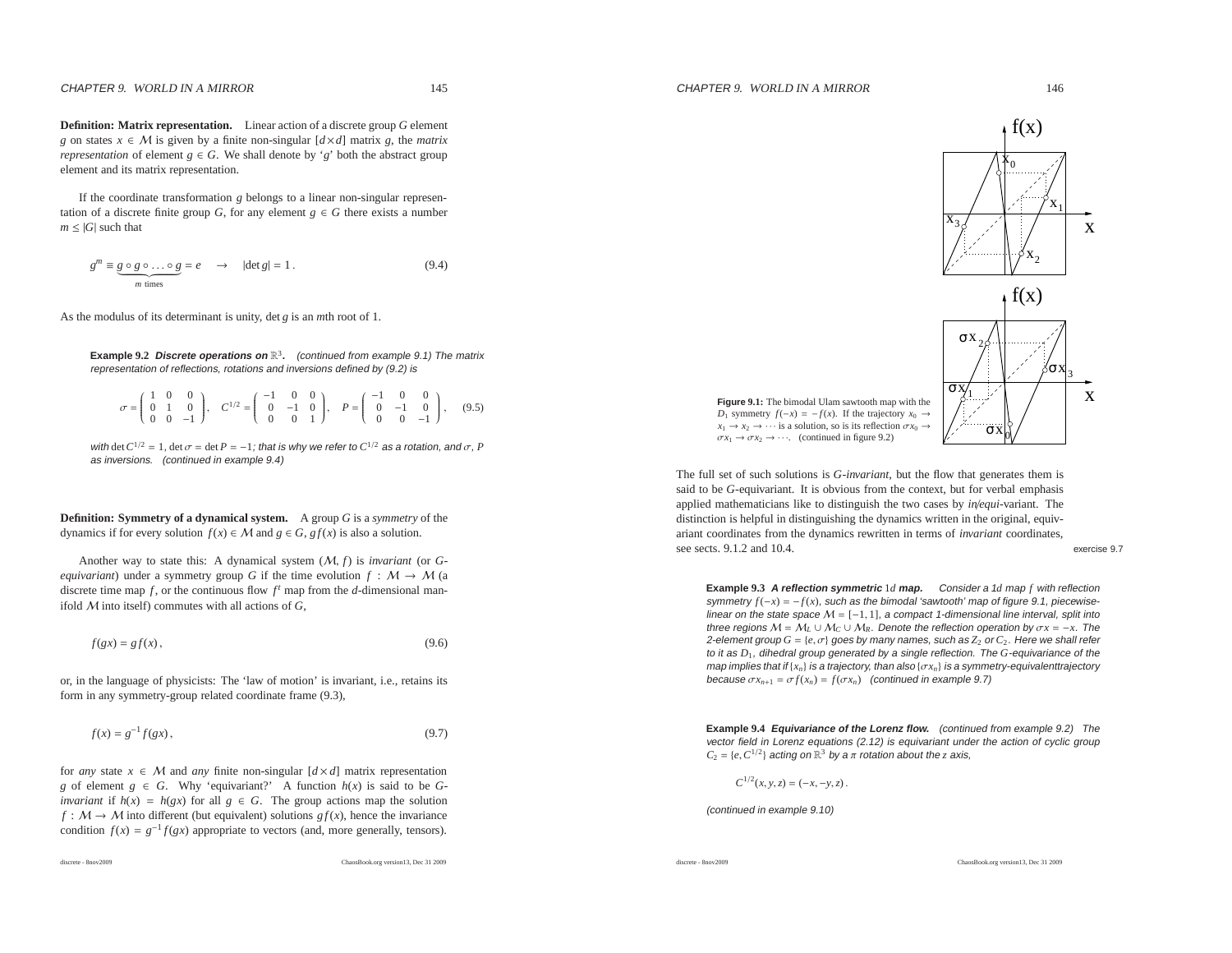**Example 9.5 Discrete symmetries of the plane Couette flow.** The plane Couette flow is <sup>a</sup> fluid flow bounded by two countermoving planes, in <sup>a</sup> cell periodic in streamwise and spanwise directions. The Navier-Stokes equations for the plane Couette flowhave two discrete symmetries: rotation by  $\pi$  in the (streamwise,spanwise) plane, and rotation by  $\pi$  in the (streamwise,wall-normal) plane. That is why there are some equilibria (as opposed to relative equilibria) and some periodic orbit solutions. They belongto discrete symmetry subspaces. (continued in example 10.4)

## **9.1.1 Subgroups, orbits, subspaces**

A solution tends to exhibit less symmetry than the dynamical equations of motion. The symmetry of <sup>a</sup> solution is thus <sup>a</sup> subgroup of the symmetry group of dynamics. This section makes this statement precise by setting up the group-theoretic notions needed in what follows. The reader might prefer to skip to sect. 9.2, backtrack as needed.

**Definition: Subgroup, coset.** Let *H* = {*e*, *b*<sub>2</sub>, *b*<sub>3</sub>, . . . , *b*<sub>*h*</sub>} ⊆ *G* be a subgroup of order *h* = [*H*]. The set of *h* elements {*c*, *c*}, *c*}, *c*}, *c*, *G* but not in *H* is order *<sup>h</sup>* <sup>=</sup>order  $h = |H|$ . The set of h elements  $\{c, cb_2, cb_3, \dots, cb_h\}$ ,  $c \in G$  but not in H, is called left *coset cH*. For a given subgroup H the group elements are partitioned into *H* and  $m - 1$  cosets, where  $m = |G|/|H|$ . The cosets cannot be subgroups, since they do not include the identity element.

**Definition: Class.** An element *b* ∈ *G* is *conjugate* to *a* if *b* = *c a*  $c^{-1}$  where *c* is some other group element. If *<sup>b</sup>* and *<sup>c</sup>* are both conjugate to *<sup>a</sup>*, they are conjugate to each other. Application of all conjugations separates the set of group elements exercise 9.3into mutually not-conjugate subsets called *classes*, *types* or *conjugacy classes*. The identity *<sup>e</sup>* is always in the class {*e*} of its own. This is the only class which is exercise 9.5 <sup>a</sup> subgroup, all other classes lack the identity element.

Physical importance of classes is clear from (9.7), the way coordinate transformations act on mappings: action of elements of <sup>a</sup> class (say reflections, orrotations) is equivalent up to <sup>a</sup> redefinition of the coordinate frame.

**Definition: Invariant subgroup.** A subgroup  $H \subseteq G$  is an *invariant* subgroup or *normal divisor* if it consists of complete classes. Class is complete if no conjugation takes an element of the class out of *<sup>H</sup>*.

*H* divides *G* into *H* and *m* − 1 cosets, each of order |*H*|. Think of action of *H* within each coset as identifying its  $|H|$  elements as equivalent. This leads to the notion of  $G/H$  as the *factor group* or *quotient group*  $G/H$  of  $G$ , with respect to the *normal* divisor (or invariant subgroup) *H*. Its order is  $m = |G|/|H|$ , and its multiplication table can be worked out from the *<sup>G</sup>* multiplication table class by class, with the subgroup *<sup>H</sup>* <sup>p</sup>laying the role of identity. *<sup>G</sup>*/*<sup>H</sup>* is *homeomorphic* to *G*, with |*H*| elements in <sup>a</sup> class of *<sup>G</sup>* represented by <sup>a</sup> single element in *<sup>G</sup>*/*H*.

CHAPTER 9. WORLD IN A MIRROR 148

So far we have discussed the structure of <sup>a</sup> group as an abstract entity. Now we switch gears and describe the action of the group on the state space of <sup>a</sup> dynamical system of interest. This is the key step; if <sup>a</sup> set of solutions is equivalent by symmetry (a circle, let's say), we would like to represen<sup>t</sup> it by <sup>a</sup> single solution (cut the circle at <sup>a</sup> point, or rewrite the dynamics in an 'reduced state space,' wherethe circle of solutions is represented by <sup>a</sup> single point).

**Definition:** Orbit. The subset  $M_{x_0} \,\subset M$  traversed by the infinite-time trajectory of a given point  $x_0$  is called the *orbit* (or a solution)  $x(t) = f'(xInit)$ . An tory of a given point  $x_0$  is called the *orbit* (or a *solution*)  $x(t) = f^t(xInit)$ . An orbit is <sup>a</sup> *dynamically invariant* notion: it refers to the set of all states that can be reached in time from  $x_0$ , thus as a set it is invariant under time evolution. The full state space M is foliated (stratified) into a union of such orbits. We label a generic<br>orbit M show noint belonging to it  $x_0 = x(0)$  for example orbit  $M_{x_0}$  by any point belonging to it,  $x_0 = x(0)$  for example.

A generic orbit might be ergodic, unstable and essentially uncontrollable. The ChaosBook strategy is to populate the state space by <sup>a</sup> hierarchy of orbits whichare *compact invariant sets* (equilibria, periodic orbits, invariant tori, ...), each computable in a finite time. They are a set of zero I ebecque measure, but dense computable in <sup>a</sup> finite time. They are <sup>a</sup> set of zero Lebesgue measure, but dense on the non–wandering set, and are to <sup>a</sup> generic orbit what fractions are to normal numbers on the unit interval. Orbits which are compac<sup>t</sup> invariant sets we label bywhatever alphabet we find convenient in a given context: point  $EQ = x_{EQ} = M_{EQ}$ for an equilibrium, 1-dimensional loop  $p = M_p$  for a prime periodic orbit  $p$ , etc. (note also discussion on page 190, and the distinction between trajectory and orbitmade in sect. 2.1; <sup>a</sup> trajectory is <sup>a</sup> finite-time segmen<sup>t</sup> of an orbit).

**Definition: Group orbit.** The set of points *gx* generated by all actions of the group *G* on the state space point *x* is called the *group orbit* or *G-orbit*  $M_x$ . If *G* is <sup>a</sup> symmetry, intrinsic properties of an equilibrium (such as stability eigenvalues) or <sup>a</sup> cycle *p* (period, Floquet multipliers) evaluated anywhere along its *<sup>G</sup>*-orbit are the same.

A symmetry thus reduces the number of inequivalent solutions  $M_{x_0}$ . So we also need to describe the symmetry of <sup>a</sup> *solution*, as oppose<sup>d</sup> to (9.7), the symmetry of the *system*. We start by defining the notions of *reduced state space*, of *isotropy* of <sup>a</sup> state space point, and of *stabilizer* of an orbit.

**Definition: Reduced state space.** The action of group *G* partitions the state space M into a union of group orbits. This set of group orbits, denoted  $M/G$ , has<br>many names: *reduced state space, quotient space* or any of the names listed on many names: *reduced state space*, *quotient space* or any of the names listed onpage 181.

Reduction of the dynamical state space is discussed in sect. 9.4 for discretesymmetries, and in sect. 10.4 for continuous symmetries.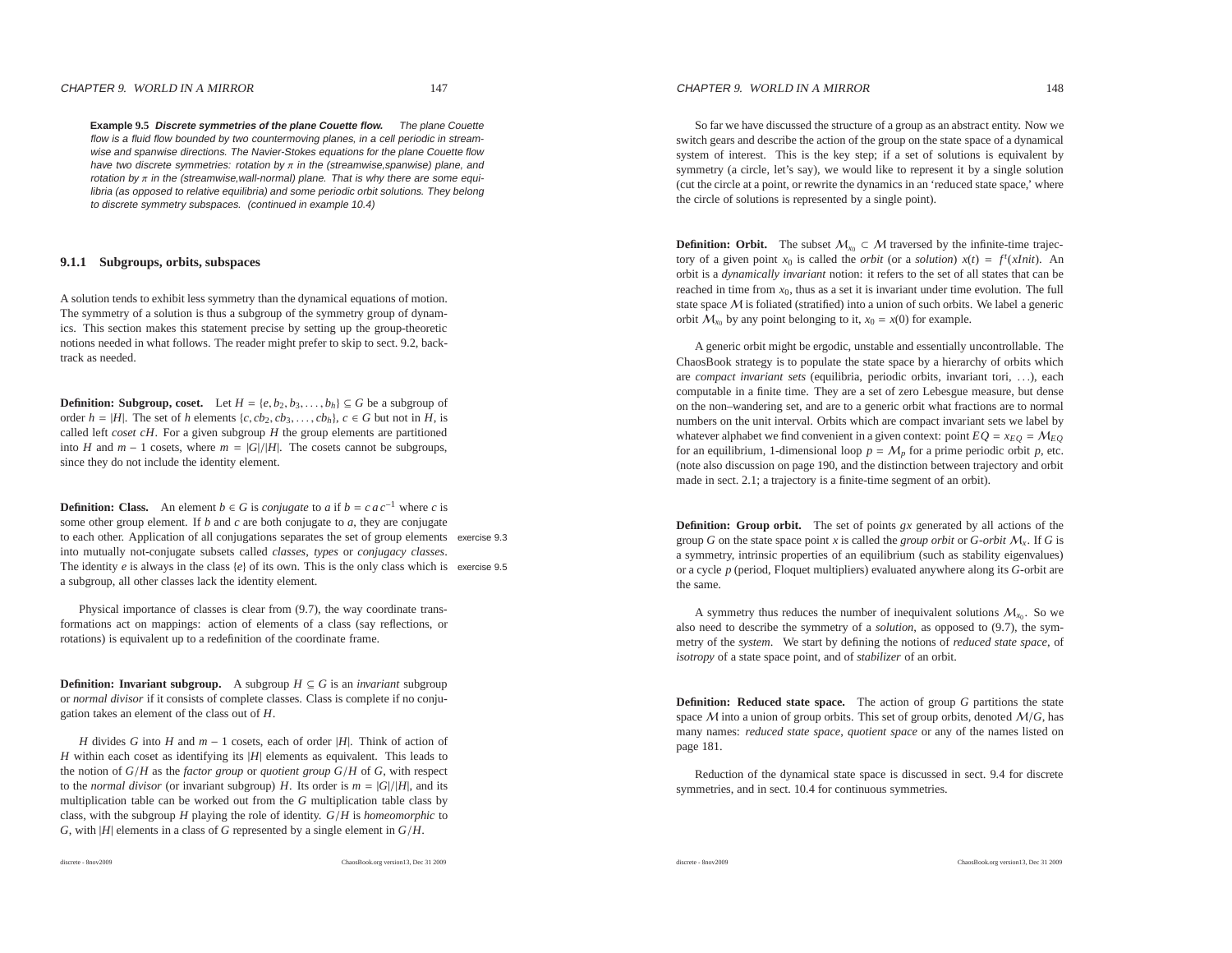**Definition: Isotropy subgroup.** The maximal set of group actions which maps<sup>a</sup> state space point *<sup>x</sup>* into itself,

$$
G_x = \{ g \in G : gx = x \},\tag{9.8}
$$

is called the *isotropy group* or *little group* of *<sup>x</sup>*.

We also need <sup>a</sup> notion of *set-wise* invariance, as oppose<sup>d</sup> to the *point-wise* invariance under  $G_r$ .  $\int G_x$ . exercise 9.2

**Definition: Stabilizer.** We shall sometimes refer to the subset of nontrivialgroup actions  $G_p \subseteq G$  on state space points within a compact set  $M_p$ , which leave no point fixed but leave the set invariant, as the *stabilizer*  $G_p$  of  $M_p$ ,

$$
G_p = \{ g \in G_p : gx \in M_p, gx \neq x \text{ for } g \neq e \},\tag{9.9}
$$

and reserve the notion of 'isotropy' of a set  $M_p$  for the subgroup  $G_p$  that leaves each point in it fixed.

Saying that  $G_p$  is the symmetry of the solution *p*, or that the orbit  $\mathcal{M}_p$  is ' $G_p$ invariant,' accomplishes as much without confusing you with all these names (see remark 9.1). In what follows we shall speak freely and say things like "the symmetry of the periodic orbit *p* is  $C_2 = \{e, R\}$ ," rather than bandy about 'stabilizers' and such.

The splitting of a group *G* into an stabilizer  $G_p$  and  $m-1$  cosets  $cG_p$  relates an orbit  $M_p$  to  $m-1$  other distinct orbits  $cM_p$ . All of them have equivalent exercise 9.4 stabilizers, or, more precisely, the points on the same group orbit have *conjugate stabilizers*:

$$
G_{cp} = c G_p c^{-1}.
$$
\n(9.10)

If  $G_p$  is the stabilizer of orbit  $M_p$ , elements of the coset space  $g \in G/G_p$ generate the  $m_p - 1$  distinct copies of  $M_p$ , so for discrete groups the multiplicity of orbit *p* is  $m_p = |G|/|G_p|$ .

**Definition: Fixed-point subspace**  $M_H$  of a subgroup or a 'centralizer'  $H \subset G$ , *G* <sup>a</sup> symmetry of dynamics, is the set of all state space points left *H-fixed*, *pointwise* invariant under subgroup action

$$
\mathcal{M}_H = \text{Fix}\,(H) = \{x \in \mathcal{M} : h \, x = x \text{ for all } h \in H\}.
$$
\n
$$
(9.11)
$$

Points in state space subspace  $M_G$  which are fixed points of the full group action are called *invariant points*,

$$
M_G = \text{Fix}(G) = \{x \in M : g \, x = x \text{ for all } g \in G\}.
$$
 (9.12)

discrete - 8nov2009

ChaosBook.org version13, Dec <sup>31</sup> <sup>2009</sup>

**Definition:** Flow **invariant** subspace. A typical point in  $M_H$  moves with time, but, due to equivariance (9.6), its trajectory  $x(t) = f^t(x)$  remains within  $f(M_H) \subseteq$  $M_H$  for all times,

$$
hf^{t}(x) = f^{t}(hx) = f^{t}(x), \quad h \in H,
$$
\n(9.13)

i.e., belong to <sup>a</sup> *flow invariant subspace*. This suggests <sup>a</sup> systematic approac<sup>h</sup> to seeking compac<sup>t</sup> invariant solutions. The larger the symmetry subgroup, the smaller M*<sup>H</sup>*, easing the numerical searches, so start with the largest subgroups *<sup>H</sup>*first.

We can often decompose the state space into smaller subspaces, with groupacting within each 'chunk' separately:

**Definition: Invariant subspace.**  $M_\alpha \subset M$  is an *invariant* subspace if

$$
\{M_{\alpha} : gx \in M_{\alpha} \text{ for all } g \in G \text{ and } x \in M_{\alpha}\}.
$$
\n(9.14)

 ${0}$  and *M* are always invariant subspaces. So is any Fix  $(H)$  which is point-wise<br>invariant under action of  $G$ invariant under action of *<sup>G</sup>*.

**Definition: Irreducible subspace.** A space  $M_{\alpha}$  whose only invariant subspaces are  $\{0\}$  and  $\mathcal{M}_{\alpha}$  is called *irreducible*.

# **9.1.2 Invariant bases**

Physical laws should have the same form in symmetry-equivalent coordinate frames, so they are often formulated in terms of functions (Hamiltonians, Lagrangians, · · ·) invariant under <sup>a</sup> <sup>g</sup>iven set of symmetries.

**Example 9.6 Polynomials invariant under discrete operations on** <sup>R</sup>3**.** (continued from example 9.1) <sup>σ</sup> is <sup>a</sup> reflection through the [*<sup>x</sup>*, *<sup>y</sup>*] plane. Any {*<sup>e</sup>*, <sup>σ</sup>}-invariant function can be expressed in the polynomial basis  $\{u_1, u_2, u_3\} = \{x, y, z^2\}.$ 

*C*<sup>1/2</sup> is a [*x*, *y*]-plane rotation by π about the *z*-axis. Any {*e*, *C*<sup>1/2</sup>}-invariant function can be expressed in the polynomial basis  $\{u_1, u_2, u_3, u_4\} = \{x^2, xy, y^2, z\}$ , with one syzygy between the basis polynomials,  $(x^2)(y^2) - (xy)^2 = 0$ .

*P* is an inversion through the point (0, <sup>0</sup>, 0). Any {*<sup>e</sup>*, *<sup>P</sup>*}-invariant function can be expressed in the polynomial basis  $\{u_1, \dots, u_6\} = \{x^2, y^2, z^2, xy, xz, yz\}$ , with three syzygies between the basis polynomials,  $(x^2)(y^2) - (xy)^2 = 0$ , and its 2 permutations.

For the  $D_2$  dihedral group  $G = \{e, \sigma, C^{1/2}, P\}$  the *G*-invariant polynomial basis  $\mu_2 \mu_3 = \{x^2, y^2, z^2, yy\}$ , with one syzyov  $(x^2)(y^2) = (xy)^2 = 0$ , continued in  $i\mathbf{s}$  {*u*<sub>1</sub>, *u*<sub>2</sub>, *u*<sub>3</sub>, *u*<sub>4</sub>} = {*x*<sup>2</sup>, *y*<sup>2</sup>, *z*<sup>2</sup>, *xy*}, with one syzygy, (*x*<sup>2</sup>)(*y*<sup>2</sup>) – (*xy*)<sup>2</sup> = 0. (continued in example 10.13)

The key result of the representation theory of invariant functions is: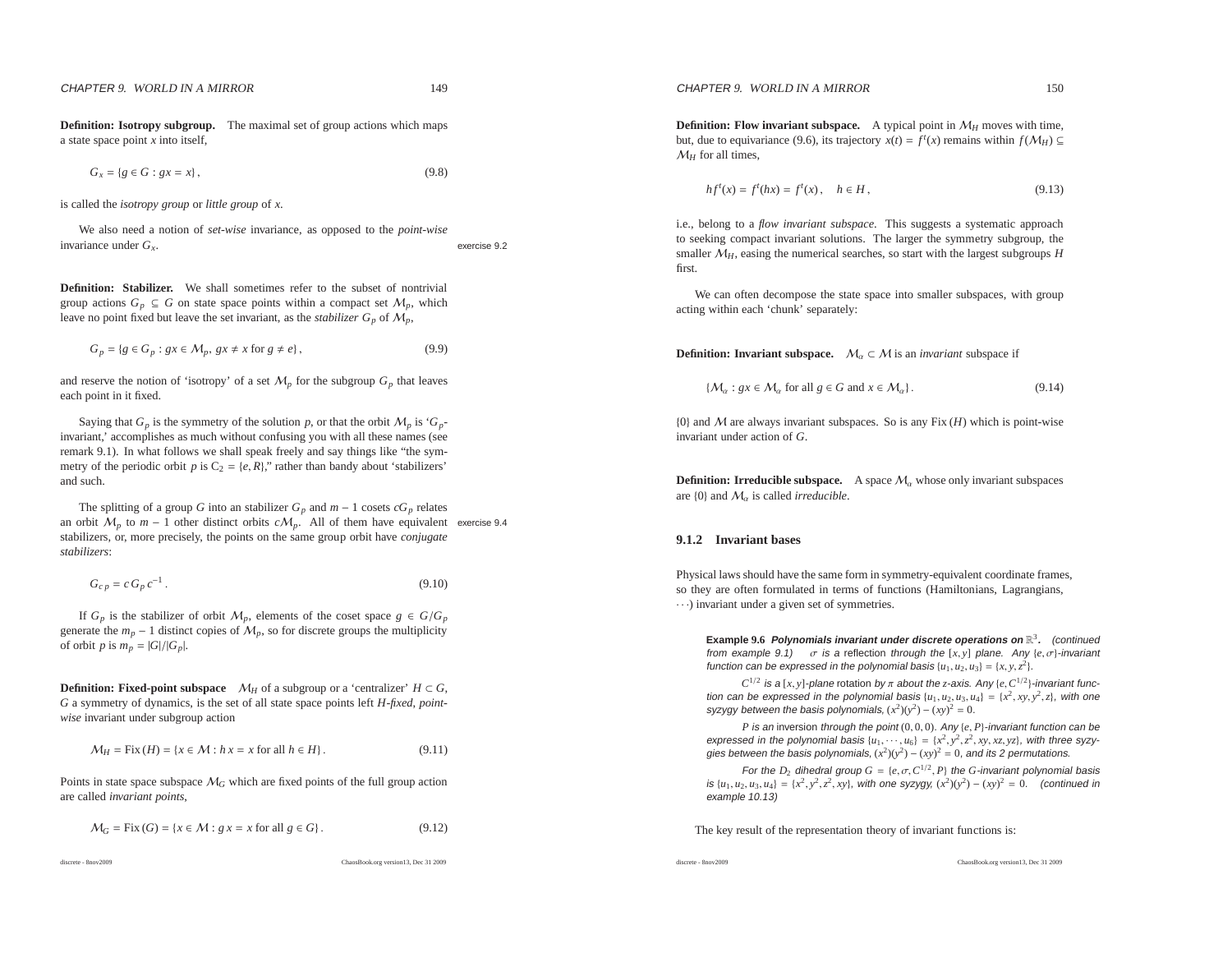**Hilbert-Weyl theorem.** For <sup>a</sup> compac<sup>t</sup> group *<sup>G</sup>* there exists <sup>a</sup> finite *<sup>G</sup>*-invariant homogenous polynomial basis  $\{u_1, u_2, \ldots, u_m\}$ ,  $m \ge d$ , such that any *G*-invariant polynomial can be written as a multinomial polynomial can be written as <sup>a</sup> multinomial

$$
h(x) = p(u_1(x), u_2(x), \dots, u_m(x)), \qquad x \in \mathcal{M}.
$$
 (9.15)

These polynomials are linearly independent, but can be functionally dependentthrough nonlinear relations called *syzygies*.

In practice, explicit construction of *<sup>G</sup>*-invariant basis can be <sup>a</sup> laborious undertaking, and we will not take this path excep<sup>t</sup> for <sup>a</sup> few simple low-dimensional cases, such as the 5-dimensional example of sect. 10.5. We prefer to apply the symmetry to the system as given, rather than undertake <sup>a</sup> series of nonlinear coordinate transformations that the theorem suggests. (What 'compact' in the above refers to will become clearer after we have discussed continuous symmetries. Fornow, it suffices to know that any finite discrete group is 'compact'.)exercise 9.1

# **9.2 Symmetries of solutions**

The solutions of an equivariant system can satisfy all of the system's symmetries, <sup>a</sup> proper subgroup of them, or have no symmetry at all. For <sup>a</sup> generic ergodicorbit  $f'(x)$  the trajectory and any of its images under action of  $g \in G$  are distinct with probability one,  $f'(x) \cap gf'(x) = \emptyset$  for all *t*, *t'*. For example, a typical turbulent trajectory of plane Couette flow has no symmetry beyond the identity, so its symmetry group is the trivial {*e*}. For compac<sup>t</sup> invariant sets, such as fixed points and periodic orbits the situation is very different. For example, the symmetry of the laminar solution of the plane Couette flow is the full symmetry of its Navier-Stokes equations. In between we find solutions whose symmetries are subgroupsof the full symmetry of the defining equations.

The key concep<sup>t</sup> in the classification of dynamical orbits is the concep<sup>t</sup> of their symmetry (*isotropy* or *stabilizer*). We note three types of solutions: (i) fully asymmetric *<sup>a</sup>*, (ii) *<sup>G</sup><sup>p</sup>* set-wise invariant cycles *<sup>s</sup>* built by repeats of relative cycle segments ˜*s*, and (iii) isotropy subgroup *<sup>G</sup>EQ*-invariant equilibria or point-wise *<sup>G</sup>p*-fixed cycles *<sup>b</sup>*.

**Definition: Asymmetric orbits.** An equilibrium or periodic orbit is not symmetric if  $\{x_a\} \cap \{gx_a\} = \emptyset$  for any  $g \in G$ , where  $\{x_a\}$  is the set of periodic points belonging to the cycle *a*. Thus  $g \in G$  generate  $|G|$  distinct orbits with the same number of points and the same stability properties.

A string of unmotivated definitions (no less than an unmotivated definition of strings) has <sup>a</sup> way of making trite mysterious, so let's switch gears again: develop <sup>a</sup> feeling for why they are needed by first working out the simplest, 1−*dimensional*example with <sup>a</sup> single reflection symmetry.

**Figure 9.2:** The *<sup>D</sup>*1-equivariant bimodal sawtooth map of figure 9.1 has three types of periodic orbits: (a) *<sup>D</sup>*1-fixed fixed point *<sup>C</sup>*, asymmetric fixed points pair {*L*, *<sup>R</sup>*}. (b) *<sup>D</sup>*1-symmetric (setwise invariant) 2-cycle *LR*. (c) Asymmetric 2-cycles pair  $\{LC, CR\}$ . (continued in figure 9.8) (Y. Lan)



**Example 9.7 Group** *<sup>D</sup>*<sup>1</sup> **- <sup>a</sup> reflection symmetric** <sup>1</sup>*<sup>d</sup>* **map:** Consider the bimodal 'sawtooth' map of example 9.3, with the state space  ${\cal M}$ 'sawtooth' map of example 9.3, with the state space  $\mathcal{M} = [-1,1]$  split into three regions<br>M = {Mı , Mı , Mı } which we label with a 3-letter alphabet L(eft). C(enter). and R(ight). <sup>=</sup> {M*<sup>L</sup>*,M*<sup>C</sup>*,M*R*} which we label with <sup>a</sup> 3-letter alphabet *<sup>L</sup>*(eft), *<sup>C</sup>*(enter), and *<sup>R</sup>*(ight). The symbolic dynamics is complete ternary dynamics, with any sequence of letters A <sup>=</sup> {*L*,*C*, *<sup>R</sup>*} corresponding to an admissible trajectory ('complete' means no additional grammar rules required, see example 11.6 below). The  $D_1$ -equivariance of the map,  $D_1 = \{e, \sigma\}$ , implies that if  $\{x_n\}$  is a trajectory, so is  $\{\sigma x_n\}$ .

**Asymmetric cycles.** <sup>σ</sup> maps <sup>a</sup> cycle *<sup>a</sup>* into the reflected cycle <sup>σ</sup>*a*, with the same period and the same stability properties, see figure 9.2 (c).

**Definition:**  $G_p$ -symmetric cycles. A cycle  $p$  is  $G_p$ -symmetric (*set-wise symmetric*, *self-dual*) if the action of elements of *<sup>G</sup><sup>p</sup>* on the set of periodic points <sup>M</sup>*<sup>p</sup>* reproduces the set. The set of group elements with this property form the stabilizer  $G_p$  of the cycle *s*.  $g \in G_p$  acts as a shift in time, mapping the periodic point *x* ∈  $M_p$  into  $f^{T_p/[G_p]}(x)$ .

**Example 9.8** *<sup>D</sup>*1**-symmetric cycles:** For *<sup>D</sup>*<sup>1</sup> the period of <sup>a</sup> set-wise symmetric cycleis even  $(n_s = 2n_{\bar{s}})$ , and the mirror image of the  $x_s$  periodic point is reached by traversing the relative periodic orbit segment  $\tilde{s}$  of length  $n_{\tilde{s}}, f^{n_{\tilde{s}}}(x_s) = \sigma x_s$ , see figure 9.2 (b).

**Definition:**  $G_p$ **-fixed orbits:** An equilibrium  $x_q$  or a compact solution *p* is pointwise or  $G_p$ -*fixed* if it lies in the invariant points subspace Fix  $(G_p)$ ,  $gx_q = x_q$ for all  $g \in G_p$ . A solution that is *G*-invariant under all group *G* operations has multiplicity 1. Stability of such solutions will have to be examined with care, as they lie on the boundaries of domains related by the action of the symmetry group.

**Example 9.9 Group** *<sup>D</sup>*1**-invariant cycles:** In the example at hand there is only one *G*-invariant (point-wise invariant) orbit, the fixed point *C* at the origin, see figure 9.2 (a). We shall continue analysis of this system in example 9.13, and work out the symbolic dynamics of such reflection symmetric systems in example 12.5.

As reflection symmetry is the only discrete symmetry that <sup>a</sup> map of the interval can have, this example completes the group-theoretic analysis of 1-dimensionalmaps. Consider next a 3-dimensional flow with a symmetry.

| exercise 9.7 |  |
|--------------|--|
| exercise 9.8 |  |
| exercise 9.9 |  |

discrete - 8nov2009

ChaosBook.org version13, Dec <sup>31</sup> <sup>2009</sup>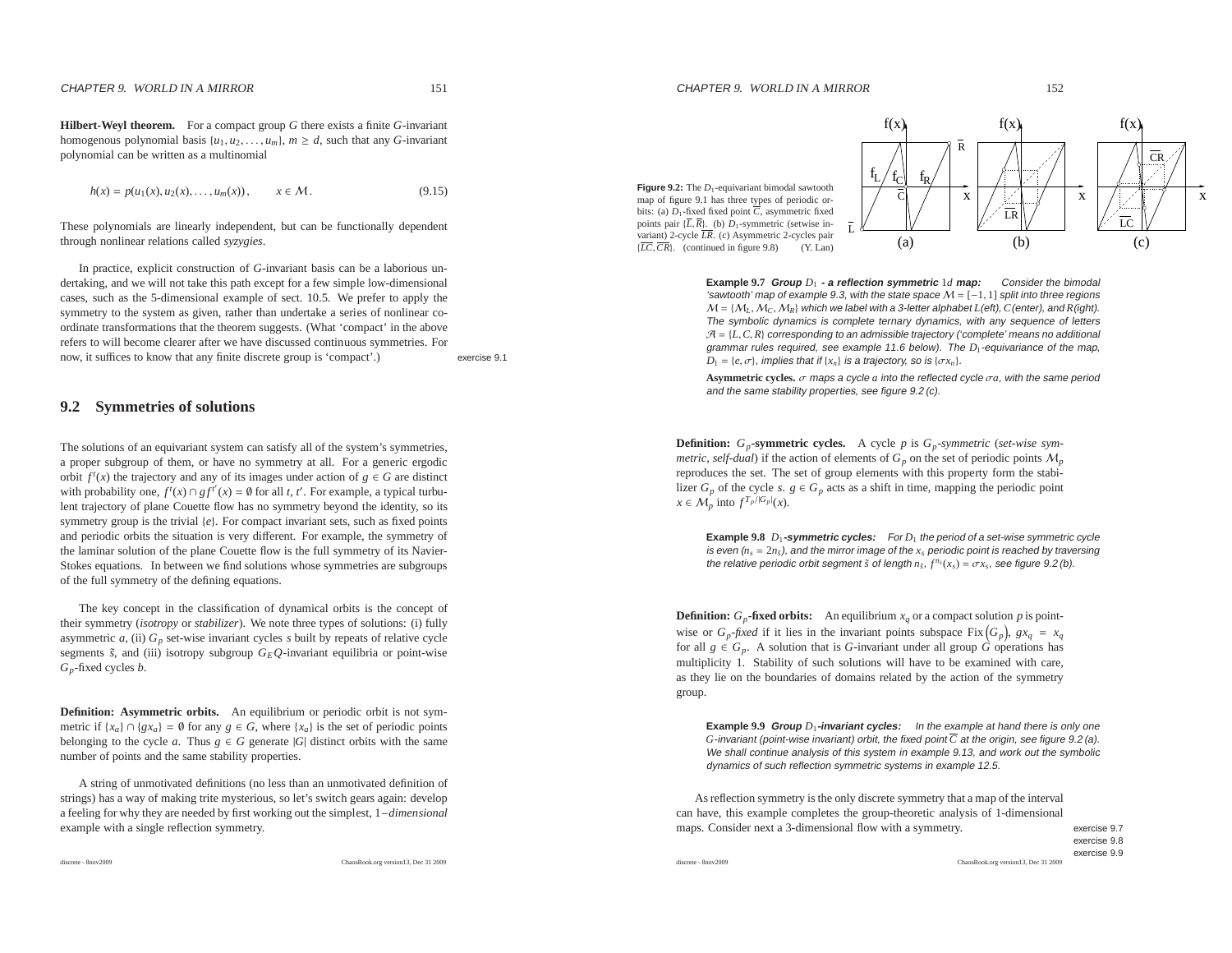153

ble  $e^{(1)}$  of  $EQ_0$ , and (brown) is its  $\pi$ -rotated symmetric space coordinates  $[x, y, z]$ , with the unstable manifold orbits  $W^u(EQ_0)$ . (Green) is a continuation of the unsta-Figure 9.3: Lorenz attractor of figure 3.7, the full state **Figure 9.3:** Lorenz attractor of figure 3.7, the full state space coordinates [*x*, *y*,*z*], with the unstable manifold orbits *Wu*(*EQ*0). (Green) is a continuation of the unsta-



 $\mathcal{L}_{\mathcal{A}}$ ble **e**(1) of *EQ*0, and (brown) is its π-rotated symmetric (E. Siminos) partner. Compare with figure 9.4. (E. Siminos) partner. Compare with figure 9.4.

(continuation of example 9.4) Lorenz equation (2.12) is invariant under the action of order-2 group  $C_2 = \{e, C^{1/2}\},$ **Example 9.10 Desymmetrization of Lorenz flow:** (continuation of example 9.4) Lorenz equation (2.12) is invariant under the action of order-2 group  $C_2 = \{e, C^{1/2}\}$ , where  $C^{1/2}$  is [x, y]-plane, constant z half-cycle rotation by  $\pi$  about the z-axis: where *C*1/2 is [*x*, *y*]-plane, constant *z* half-cycle rotation by π about the *z*-axis: Example 9.10 Desymmetrization of Lorenz flow:

$$
(x, y, z) \rightarrow C^{1/2}(x, y, z) = (-x, -y, z).
$$
 (9.16)

 $\odot$ 

 $(C^{1/2})^2 = 1$  condition decomposes the state space into two linearly irreducible subspaces  $M = \mathcal{M}^+ \oplus \mathcal{M}^-$ , the z-axis  $\mathcal{M}^+$  and the [x, y] plane  $\mathcal{M}^-$ , with projection operators  $(C^{1/2})^2 = 1$  condition decomposes the state space into two linearly irreducible subspaces M = M+⊕M−, the *z*-axis M+ and the [*x*, *y*] plane M−, with projection operators onto the two subspaces given by (see sect. 4.2.2) onto the two subspaces given by (see sect. 4.2.2)

$$
\mathbf{P}^+ = \frac{1}{2}(1 + C^{1/2}) = \begin{pmatrix} 0 & 0 & 0 \\ 0 & 0 & 0 \\ 0 & 0 & 1 \end{pmatrix}, \quad \mathbf{P}^- = \frac{1}{2}(1 - C^{1/2}) = \begin{pmatrix} 1 & 0 & 0 \\ 0 & 1 & 0 \\ 0 & 0 & 0 \end{pmatrix}.
$$
 (9.17)

mutes with *C*1/2, and, as we have already seen in example 4.7, the *EQ*0 stability matrix As the flow is C<sub>2</sub>-invariant, so is its linearization  $x = Ax$ . Evaluated at EQ<sub>0</sub>, A com-As the flow is C2-invariant, so is its linearization ˙*x* = *Ax*. Evaluated at *EQ*0, *A* commutes with  $C^{1/2}$ , and, as we have already seen in example 4.7, the  $EQ_0$  stability matrix decomposes into  $[x, y]$  and  $z$  blocks. decomposes into [*x*, *y*] and *z* blocks.

The 1-dimensional  $\mathcal{M}^+$  subspace is the fixed-point subspace of  $C_2$ , with the The 1-dimensional  $\mathcal{M}^+$  subspace is the fixed-point subspace of  $C_2$ , with the z-axis points left fixed (i.e., point-wise invariant) under the group action *z*-axis points left fixed (i.e., point-wise invariant) under the group action

$$
\mathcal{M}^* = \text{Fix}\,(C_2) = \{x \in \mathcal{M} : g \ x = x \ \text{for} \ g \in \{e, C^{1/2}\}\}\,.
$$
 (9.18)

A  $C_2$ -fixed point  $x(t)$  in Fix  $(C_2)$  moves with time, but according to (9.13) remains within hand this jargon is a bit of an overkill: clearly for  $(x, y, z) = (0, 0, z)$  the full state space  $x(t) \subseteq Fix(C_2)$  for all times; the subspace  $\mathcal{M}^+ = Fix(C_2)$  is flow invariant. In case at  $x(t) \subseteq Fix(C_2)$  for all times; the subspace  $\mathcal{M}^+ = Fix(C_2)$  is flow invariant. In case at C2-fixed point *x*(*t*) in Fix (C2) moves with time, but according to (9.13) remains within hand this jargon is a bit of an overkill: clearly for (*x*, *y*,*z*) = (0, 0,*z*) the full state space Lorenz equation (2.12) is reduced to the exponential contraction to the  $EQ_0$  equilibrium,

Lorenz equation (2.12) is reduced to the exponential contraction to the *EO*<sub>0</sub> equilibrium,   

$$
z = -bz
$$
. (9.19)

However, for flows in higher-dimensional state spaces the flow-invariant M<sub>u</sub> subspaces can each be high-dimensional, with interesting dynamics of its own. Even in this simple case this subspace plays an important role as a topological obstruction, with the However, for flows in higher-dimensional state spaces the flow-invariant Mα subspaces can each be high-dimensional, with interesting dynamics of its own. Even in this simple case this subspace plays an important role as a topological obstruction, with the number of windings of a trajectory around it providing a natural symbolic dynamics. number of windings of a trajectory around it providing a natural symbolic dynamics. The  $\mathcal{M}^-$  subspace is, however, not flow-invariant, as the nonlinear terms  $z =$ xy-bz in the Lorenz equation (2.12) send all initial conditions within  $\mathcal{N}^- = (x(0), y(0), 0)$ <br>into the full,  $x(t) \neq 0$  state space  $\mathcal{M}/\mathcal{N}^+$ . The C<sup>1/2</sup> symmetry is nevertheless very into the full,  $z(t) \neq 0$  state space  $\mathcal{M}/\mathcal{M}^+$ . The  $\mathcal{C}^{1/2}$  symmetry is nevertheless very The M− subspace is, however, not flow-invariant, as the nonlinear terms ˙*z* = *xy*−*bz* in the Lorenz equation (2.12) send all initial conditions within M− = (*x*(0), *y*(0), 0) useful.

By taking as a Poincaré section any C<sup>1/2</sup>-invariant, infinite-extent, non-self- $\tilde{\mathcal{M}}=\mathcal{M}/C_2$  and its 180° rotation  $C^{1/2}\tilde{\mathcal{M}}$ . An example is afforded By taking as a Poincaré section any *C<sup>1/2</sup>-invariant*, infinite-extent, non-selfintersecting surface that contains the *z* axis, the state space is divided into a half-space ˜ Mfundamental domain

ChaosBook.org version13, Dec 31 2009 discrete - 8nov2009 version13, Dec 31 2009 ChaosBook.org version13, Dec 31 2009 ChaosBook.org version13, Dec 31 2009

# CHAPTER 9. WORLD IN A MIRROR 154 CHAPTER 9. WORLD IN A MIRROR

154

(E. Siminos) Figure 9.4: (a) Lorenz attractor plotted in (9.20), with points related by  $\pi$ -rotation in the ifold orbit  $W^u(EQ_0)$  (green) is a continuation of the unstable  $e^{(1)}$  of  $EQ_0$ . (b) Blow-up of the region near  $EQ_1$ : The unstable eigenplane of  $EQ_1$  defined The descent of the  $EQ_0$  unstable manifold (green) As it is clear from (a), it also defines its outermost **Figure 9.4:** (a) Lorenz attractor plotted in  $[x', y', z]$ , the doubled-polar angle coordinates [*x*′, *y*′,*z*], the doubled-polar angle coordinates (9.20), with points related by  $\pi$ -rotation in the [x, y] plane identified. Stable eigenvectors of  $EQ_0$ : [*x*, *y*] plane identified. Stable eigenvectors of *EQ*0:  $e^{(3)}$  and  $e^{(2)}$ , along the z axis (9.19). Unstable man**e**(3) and **e**(2), along the *z* axis (9.19). Unstable manifold orbit *Wu*(*EQ*0) (green) is a continuation of the unstable **e**(1) of *EQ*0. (b) Blow-up of the region near *EQ*1: The unstable eigenplane of *EQ*1 defined by Ree<sup>(2)</sup> and Im  $e^{(2)}$ , the stable eigenvector  $e^{(3)}$ . by Re $e^{(2)}$  and Im $e^{(2)}$ , the stable eigenvector  $e^{(3)}$ . The descent of the *EQ*0 unstable manifold (green) defines the innermost edge of the strange attractor. defines the innermost edge of the strange attractor. As it is clear from (a), it also defines its outermost edge.



by the P plane section of the Lorenz flow in figure 3.7. Take the fundamental domain ˜ Mto be the half-space between the viewer and P. Then the full Lorenz flow is captured to be the half-space between the viewer and P. Then the full Lorenz flow is captured by re-injecting back into ˜ M any trajectory that exits it, by a rotation of π around the *z* axis.

As any such C<sup>1/2</sup>-invariant section does the job, a choice of a "fundamental"<br>domain' is here largely mater of taste. For purposes of visualization it is convenient state space redefinition that maps a pair of points related by symmetry into a single point. In case at hand, this can be easily accomplished by expressing (x, y) in polar As any such *C*1/2-invariant section does the job, a choice of a 'fundamental domain' is here largely mater of taste. For purposes of visualization it is convenient explicit, through any state space redefinition that maps a pair of points related by symmetry into a single point. In case at hand, this can be easily accomplished by expressing (*x*, *y*) in polar coordinates  $(x, y) = (r \cos \theta, r \sin \theta)$ , and then plotting the flow in the 'doubled-polar coordinates (*x*, *y*) = (*r* cos θ,*r*sin θ), and then plotting the flow in the 'doubled-polar Mto make the double-cover nature of the full state space by angle representation: angle representation:'

$$
(x', y') = (r \cos 2\theta, r \sin 2\theta) = ((x^2 - y^2)/r, 2xy/r), \qquad (9.20)
$$

as in figure 9.4 (a). In contrast to the original G-equivariant coordinates [x, y, z], the flow, with (any choice of) the fundamental domain stretched out to seamlessly cover the as in figure 9.4 (a). In contrast to the original *G*-equivariant coordinates [*x*, *y*,*z*], the Lorenz flow expressed in the new coordinates [*x*′, *y*′,*z*] is *G*-invariant, see example 9.6.  $\mathcal{M}=\mathcal{M}/C_2$  fundamental domain flow is a smooth, continuous<br>the fundamental domain stretched out to seamlessly cover the flow, with (any choice of) the fundamental domain stretched out to seamlessly cover the entire [x', y'] plane. (continued in example 11.4) entire [*x*′, *y*′] plane. (continued in example 11.4) ˜ MIn this representation the

E. Siminos and J. Halcrow) (E. Siminos and J. Halcrow)

Note: nonlinear coordinate transformations such as the doubled-polar angle representation (9.20) are not required to implement the symmetry quotienting  $M/G$ . Here they are deployed only as a visualization aid that might help the reader disentangle 2-dimensional projections of higher-dimensional flows. All numerical calculations can still be carried in the initial, full state space formulation of a flow, Note: nonlinear coordinate transformations such as the doubled-polar angle representation (9.20) are *not* required to implement the symmetry quotienting M/*G*. Here they are deployed only as a visualization aid that might help the reader disentangle 2-dimensional projections of higher-dimensional flows. All numerical calculations can still be carried in the initial, full state space formulation of a flow, with symmetry-related points identified by linear symmetry transformations. with symmetry-related points identified by *linear* symmetry transformations. The next example is a non-Abelian symmetry group, with elements that do not commute, illustrated by the 3-disk game of pinball, example 9.12 and exam-The next example is a non-Abelian symmetry group, with elements that do not commute, illustrated by the 3-disk game of pinball, example 9.12 and example 9.14.



ChaosBook.org version13, Dec 31 2009 discrete - 8nov2009 version13, Dec 31 2009 ChaosBook.org version13, Dec 31 2009 ChaosBook.org version13, Dec 31 2009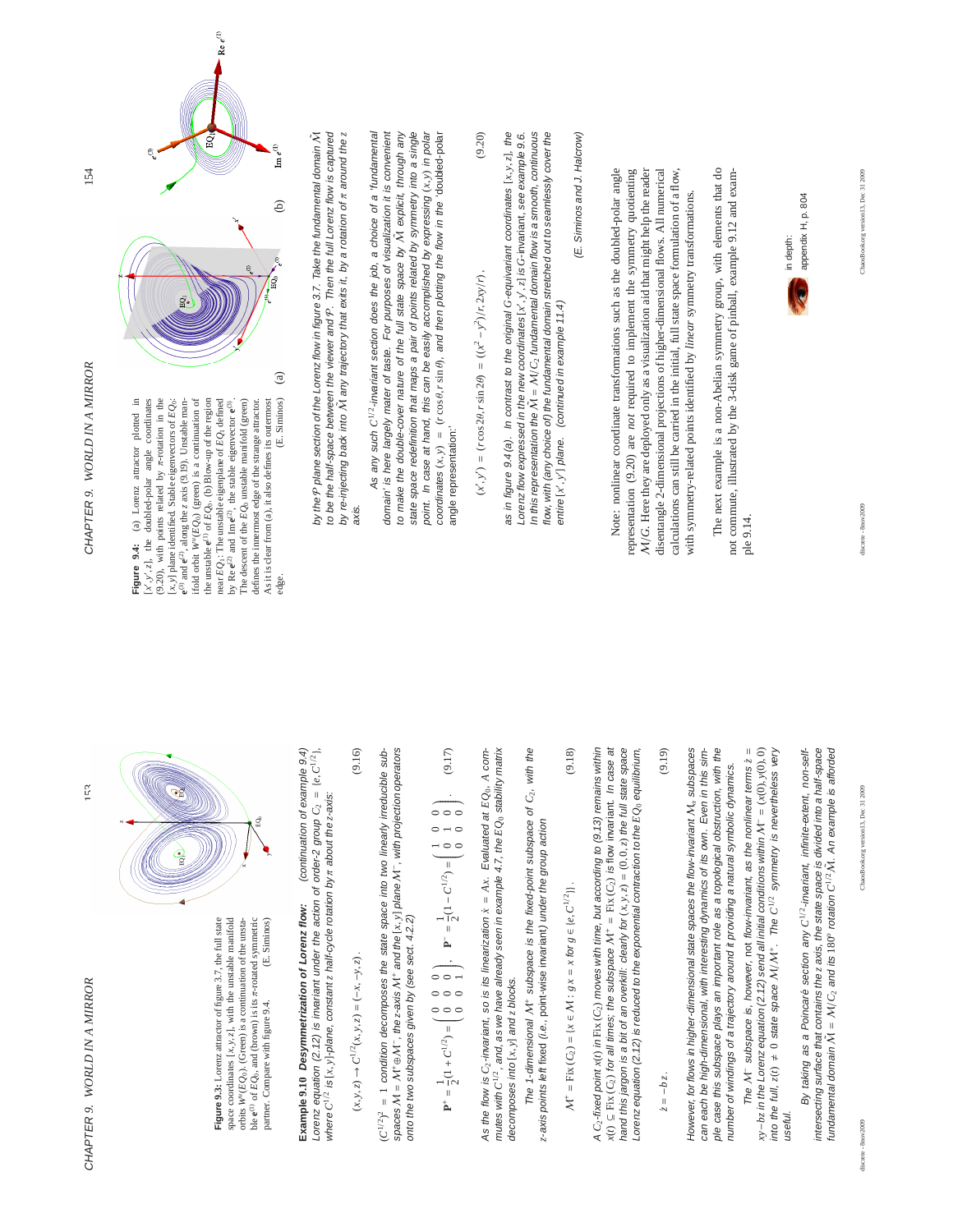

**Figure 9.5:** The symmetries of three disks on an equilateral triangle. The fundamental domain is indicatedby the shaded wedge.

# **9.3 Relative periodic orbits**



We show that <sup>a</sup> symmetry reduces computation of periodic orbits to repeats ofshorter, 'relative periodic orbit' segments.

Invariance of <sup>a</sup> flow under <sup>a</sup> symmetry means that the group action image of <sup>a</sup> cycle is again <sup>a</sup> cycle, with the same period and stability. The new orbit may be topologically distinct (in which case it contributes to the multiplicity of the cycle) or it may be the same cycle.

A cycle *p* is  $G_p$ -*symmetric* under symmetry operation  $g \in G_p$  if the operation acts on it as <sup>a</sup> shift in time, advancing <sup>a</sup> cycle point to <sup>a</sup> cycle point on the symmetry related segment. The cycle  $p$  can thus be subdivided into  $m_p$  repeats of a *relative periodic orbit segment*, 'prime' in the sense that the full state space cycle is built from its repeats. Thus in presence of <sup>a</sup> symmetry the notion of <sup>a</sup> periodic orbit is replaced by the notion of the shortest segmen<sup>t</sup> of the full state space cycle which tiles the cycle under the action of the group. In what follows we refer to this segment as <sup>a</sup> *relative periodic orbit* segmen<sup>t</sup> (in the literature sometime referredto as <sup>a</sup> *short periodic orbit*).

Relative periodic orbits (or *equivariant periodic orbits*) are orbits *<sup>x</sup>*(*t*) in statespace M which exactly recur

$$
x(t) = g x(t+T) \tag{9.21}
$$

for the shortest fixed *relative period*  $T$  and a fixed group action  $g \in G_p$ . This group action is referred to as <sup>a</sup> 'phase,' or <sup>a</sup> 'shift.' For <sup>a</sup> discrete group by (9.4) $g^m = e$  for some finite *m*, so the corresponding full state space orbit is periodic with period *mT*.

The period of the full orbit is given by the  $m_p \times$  (period of the relative periodic orbit),  $n_{\tilde{p}} = n_p / |G_p|$ , and the *i*th Floquet multiplier  $\Lambda_{p,i}$  is given by  $\Lambda_{\tilde{p},i}^{m_p}$  of the relative periodic orbit. The elements of the quotient space  $b \in G/G_p$  generate the copies *bp*, so the multiplicity of the full state space cycle *p* is  $m_p = |G|/|G_p|$ .

**Figure 9.6:** The 3-disk <sup>p</sup>inball cycles: (a) 12, 13, 23, 123; the clockwise <sup>132</sup> not drawn. (b) Cycle 1232; the symmetry related <sup>1213</sup> and <sup>1323</sup> not drawn. (c) 12323; 12123, 12132, 12313, <sup>13131</sup> and <sup>13232</sup> not drawn. (d) The fundamental domain, i.e., the 1/6th wedge indicated in (a), consisting of <sup>a</sup> section of <sup>a</sup> disk, two segments of symmetry axes acting as straight mirror walls, and the escape gap to the left. The above 14 full-space cycles restricted to the fundamental domain and recoded in binary reduce to the two fixed points 0, 1, 2-cycle 10, and 5-cycle <sup>00111</sup> (not drawn). See figure 9.9 for the <sup>001</sup> cycle.



(d)

**Example 9.11 Relative periodic orbits of Lorenz flow:** (continuation of example 9.10) The relation between the full state space periodic orbits, and the fundamental domain (9.20) reduced relative periodic orbits of the Lorenz flow: an asymmetric full state space cycle pair *<sup>p</sup>*, *Rp* maps into <sup>a</sup> single cycle *<sup>p</sup>*˜ in the fundamental domain, and any self-dual cycle  $p = Rp = \tilde{p}R\tilde{p}$  is a repeat of a relative periodic orbit  $\tilde{p}$ .

Next illustration of these ideas brings in the noncommutative group structure:the example of sect. 1.3, symmetries of <sup>a</sup> 3-disk game of pinball. exercise 9.5

**Example 9.12** *<sup>C</sup>*<sup>3</sup>*<sup>v</sup>* <sup>=</sup> *<sup>D</sup>*<sup>3</sup> **invariance - 3-disk game of pinball:** As the three disks in figure 9.5 are equidistantly spaced, our game of pinball has <sup>a</sup> sixfold symmetry. Thesymmetry group of relabeling the 3 disks is the permutation group  $\mathbf{S}_3$ ; however, it is more instructive to think of this group geometrically, as C<sup>3</sup>*<sup>v</sup>* (dihedral group <sup>D</sup>3), the group of order |*G*| <sup>=</sup> <sup>6</sup> consisting of the identity element *<sup>e</sup>*, three reflections across axes { $\sigma_{12}, \sigma_{23}, \sigma_{13}$ }, and two rotations by 2π/3 and 4π/3 denoted { $C^{1/3}, C^{2/3}$ }. Applying<br>an element (identity, rotation by +2π/3, or one of the three possible reflections) of this an element (identity, rotation by  $\pm 2\pi/3$ , or one of the three possible reflections) of this symmetry group to a trajectory yields another trajectory. For instance,  $\sigma_{23}$ , the flip across the sym<u>metry</u> axis <u>going</u> through disk 1 interchanges the symbols 2 and 3; it maps the cycle <sup>12123</sup> into <sup>13132</sup>, figure 9.6 (c). Cycles <sup>12</sup>, <sup>23</sup>, and <sup>13</sup> in figure 9.6 (a) are related to each other by rotation by  $\pm 2\pi/3$ , or, equivalently, by a relabeling of the disks.

The nontrivial subgroups of  $D_3$  are  $D_1$  = The nontrivial subgroups of  $D_3$  are  $D_1 = \{e, \sigma\}$ , consisting of the identity and any one of the reflections, of order 2, and  $C_3 = \{e, C^{1/3}, C^{2/3}\}$ , of order 3, so possible cycle multiplicities are <sup>|</sup>*G*|/|*Gp*<sup>|</sup> <sup>=</sup> <sup>1</sup>, <sup>2</sup>, <sup>3</sup> or <sup>6</sup>. Only the fixed point at the origin has full symmetry *<sup>G</sup><sup>p</sup>* <sup>=</sup> *<sup>G</sup>*. Such equilibria exist for smooth potentials, but not for the 3-disk billiard.

The  $C_3$  subgroup  $G_p = \{e, C^{1/3}, C^{2/3}\}\$ invariance is exemplified by 2 cycles 123 and 132 which are invariant under rotations by  $2\pi/3$  and  $4\pi/3$ , but are mapped into each other by any reflection, figure 9.7 (a), and have multiplicity |*G*|/|*Gp*| <sup>=</sup> <sup>2</sup>.

The  $C_v$  type of a subgroup is exemplified by the invariances of  $\hat{p} = 1213$ . This cycle is invariant under reflection  $\sigma_{23}{1213} = 1312 = 1213$ , so the invariant subgroup is  $G_{\hat{p}} = \{e, \sigma_{23}\}$ , with multiplicity is  $m_{\hat{p}} = |G|/|G_p| = 3$ ; the cycles in this class, 1213, 1232<br>and <sup>1222</sup>, are related by 2=/2 retational figure 0.7 (b) and 1323, are related by  $2\pi/3$  rotations, figure 9.7 (b).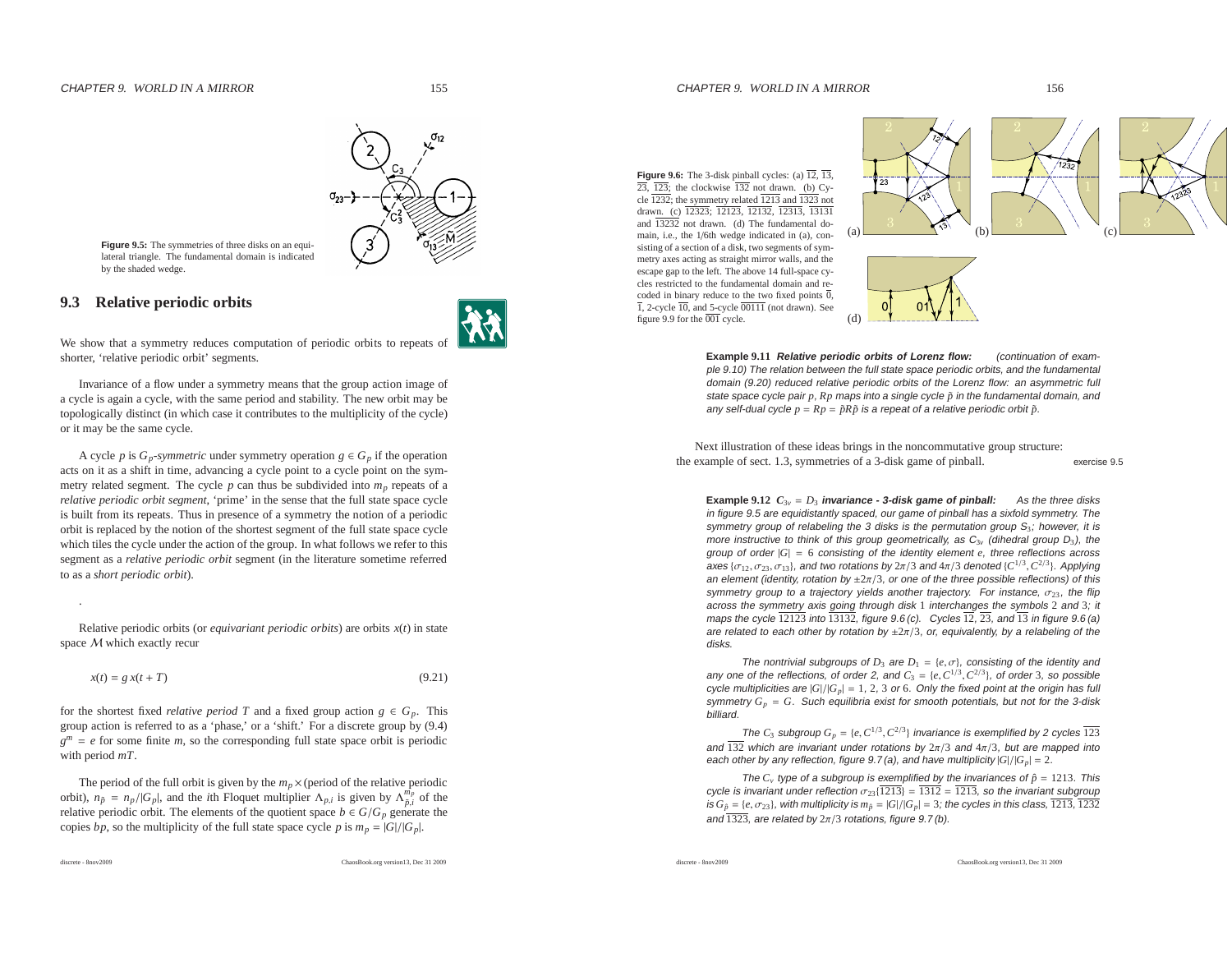121313132

**Figure 9.7:** Cycle <sup>121212313</sup> has multiplicity 6; shown here is 121313132 =  $\sigma_{23}$ 121212313. However, 121231313 which has the same stability and period is related to <sup>121313132</sup> by time reversal, but not by any  $C_{3\nu}$  symmetry.

> A cycle of no symmetry, such as  $12123$ , has  $G_p = \{e\}$  and contributes in all six copies (the remaining cycles in the class are <sup>12132</sup>, <sup>12313</sup>, <sup>12323</sup>, <sup>13132</sup> and <sup>13232</sup>), figure 9.7 (c).

121212313

Besides the above spatial symmetries, for Hamiltonian systems cycles maybe related by time reversal symmetry. An example are the cycles 121212313 and 313212121 <sup>=</sup> <sup>121213132</sup> which have the same periods and stabilities, but are related by no space symmetry, see figure 9.7. (continued in example 9.14)

# **9.4 Dynamics reduced to fundamental domain**

I submit my total lack of apprehension of fundamentalconcepts.—John F. Gibson

So far we have used symmetry to <sup>e</sup>ffect <sup>a</sup> reduction in the number of independent cycles, by separating them into equivalence classes. The next step achieves muchmore: it replaces each class by <sup>a</sup> single (typically shorter) prime cycle segment.

1. Discrete symmetry tessellates the state space into copies of <sup>a</sup> fundamental domain, and thus induces <sup>a</sup> natural partition of state space. The state space is completely tiled by <sup>a</sup> *fundamental domain* and its symmetry images: If the dynamics is invariant under <sup>a</sup> discrete symmetry, the statespace M can be completely tiled by the fundamental domain  $\tilde{M}$  and its images  $\tilde{M} = a\tilde{M} \tilde{M} - b\tilde{M}$  under the action of the symmetry group images  $\tilde{M}_a = a\tilde{M}$ ,  $\tilde{M}_b = b\tilde{M}$ , ... under the action of the symmetry group  $G = \{e, a, b, \ldots\},\,$ 

$$
\mathcal{M} = \tilde{\mathcal{M}} \cup \tilde{\mathcal{M}}_a \cup \tilde{\mathcal{M}}_b \cdots \cup \tilde{\mathcal{M}}_{|G|} = \tilde{\mathcal{M}} \cup a\tilde{\mathcal{M}} \cup b\tilde{\mathcal{M}} \cdots. \tag{9.22}
$$

2. Discrete symmetries can be used to restrict all computations to <sup>a</sup> *fundamental domain*  $\tilde{M} = M/G$ , i.e., the reduced state space quotient of the full state space <sup>M</sup> by the group actions of *<sup>G</sup>*.

Now we can use the invariance condition (9.6) to move the starting point*x* into the fundamental domain  $x = a\tilde{x}$ , and then use the relation  $a^{-1}b =$ *h*<sup>−1</sup> to also relate the endpoint *y* ∈  $\tilde{M}_b$  to its image in the fundamental domain  $\tilde{M}$ . While the global trajectory runs over the full space  $M$ , the restricted trajectory is brought back into the fundamental domain  $\tilde{M}$  any

**Figure 9.8:** The bimodal Ulam sawtooth map of figure 9.2 with the *D*<sub>1</sub> symmetry  $f(-x) = -f(x)$ restricted to the fundamental domain.  $f(x)$  is indicated by the thin line, and fundamental domainmap  $\tilde{f}(\tilde{x})$  by the thick line. (a) Boundary fixed point  $\overline{C}$  is the fixed point  $\overline{0}$ . The asymmetric fixed point pair {*L*,*R*} is reduced to the fixed point 2, and the full state space symmetric 2-cycle *LR* is reduced to the fixed point 1. (b) The asymmetric 2-cycle pair {*LC*,*CR*} is reduced to 2-cycle 01. (c) All fundamental domain fixed points and 2-cycles. (Y. Lan)



time it exits into an adjoining tile; the two trajectories are related by the symmetry operation *<sup>h</sup>* which maps the <sup>g</sup>lobal endpoint into its fundamental domain image.

- 3. Cycle multiplicities induced by the symmetry are removed by *desymmetrization*, reduction of the full dynamics to the dynamics on <sup>a</sup> *fundamental domain*. Each symmetry-related set of global cycles *p* corresponds to precisely one fundamental domain (or relative) cycle  $\tilde{p}$ . Conversely, each fundamental domain cycle  $\tilde{p}$  traces out a segment of the global cycle  $p$ , with the end point of the cycle  $\tilde{p}$  mapped into the irreducible segment of  $p$  with the group element  $h_{\tilde{p}}$ . The relative periodic orbits in the full space, folded back into the fundamental domain, are periodic orbits.
- 4. The group elements  $G = \{e, g_2, \ldots, g_{|G|}\}$  which map the fundamental do-<br>main  $\tilde{M}$  into its copies  $g\tilde{M}$  serve also as letters of a symbolic dynamics main  $\tilde{M}$  into its copies  $g\tilde{M}$ , serve also as letters of a symbolic dynamics alphabet.

For <sup>a</sup> symmetry reduction in presence of continuous symmetries, see sect. 10.4.

exercise 9.6

**Example 9.13 Group** *<sup>D</sup>*<sup>1</sup> **and reduction to the fundamental domain.** Consider again the reflection-symmetric bimodal Ulam sawtooth map *f*(−*<sup>x</sup>*) <sup>=</sup> <sup>−</sup>*f*(*x*) of example 9.7, with symmetry group *<sup>D</sup>*<sup>1</sup> <sup>=</sup> {*<sup>e</sup>*, <sup>σ</sup>}. The state space <sup>M</sup>ple 9.7, with symmetry group  $D_1 = \{e, \sigma\}$ . The state space  $M = [-1, 1]$  can be tiled by half-line  $\tilde{M} = [0, 1]$ , and  $\sigma \tilde{M} = [-1, 0]$ , its image under a reflection across  $x = 0$  point. The dynamics can then be restricted to the fundamental domain  $\tilde{x}_k \in \tilde{\mathcal{M}} = [0, 1]$ ; every time a trajectory leaves this interval, it is mapped back using  $\sigma.$ 

In figure 9.8 the fundamental domain map  $\tilde{f}(\tilde{x})$  is obtained by reflecting  $x < 0$  segments of the global map *f*(*x*) into the upper right quadrant. ˜ *f* is also bimodal andpiecewise-linear, with  $\tilde{\mathcal{M}} = [0, 1]$  split into three regions  $\tilde{\mathcal{M}} = {\{\tilde{\mathcal{M}}_0, \tilde{\mathcal{M}}_1, \tilde{\mathcal{M}}_2\}}$  which we label with a 3-letter alphabet  $\tilde{\mathcal{A}} = \{0, 1, 2\}$ . The symbolic dynamics is again complete ternary dynamics, with any sequence of letters {0, <sup>1</sup>, <sup>2</sup>} admissible.

However, the interpretation of the 'desymmetrized' dynamics is quite different - the multiplicity of every periodic orbit is now 1, and relative periodic segments of the full state space dynamics are all periodic orbits in the fundamental domain. Considerfigure 9.8:

In (a) the boundary fixed point *C* is also the fixed point <sup>0</sup>. In this case the set of points invariant under group action of  $D_1$ ,  $\tilde{M} \cap \sigma \tilde{M}$ , is just this fixed point  $x = 0$ , the reflection symmetry point.

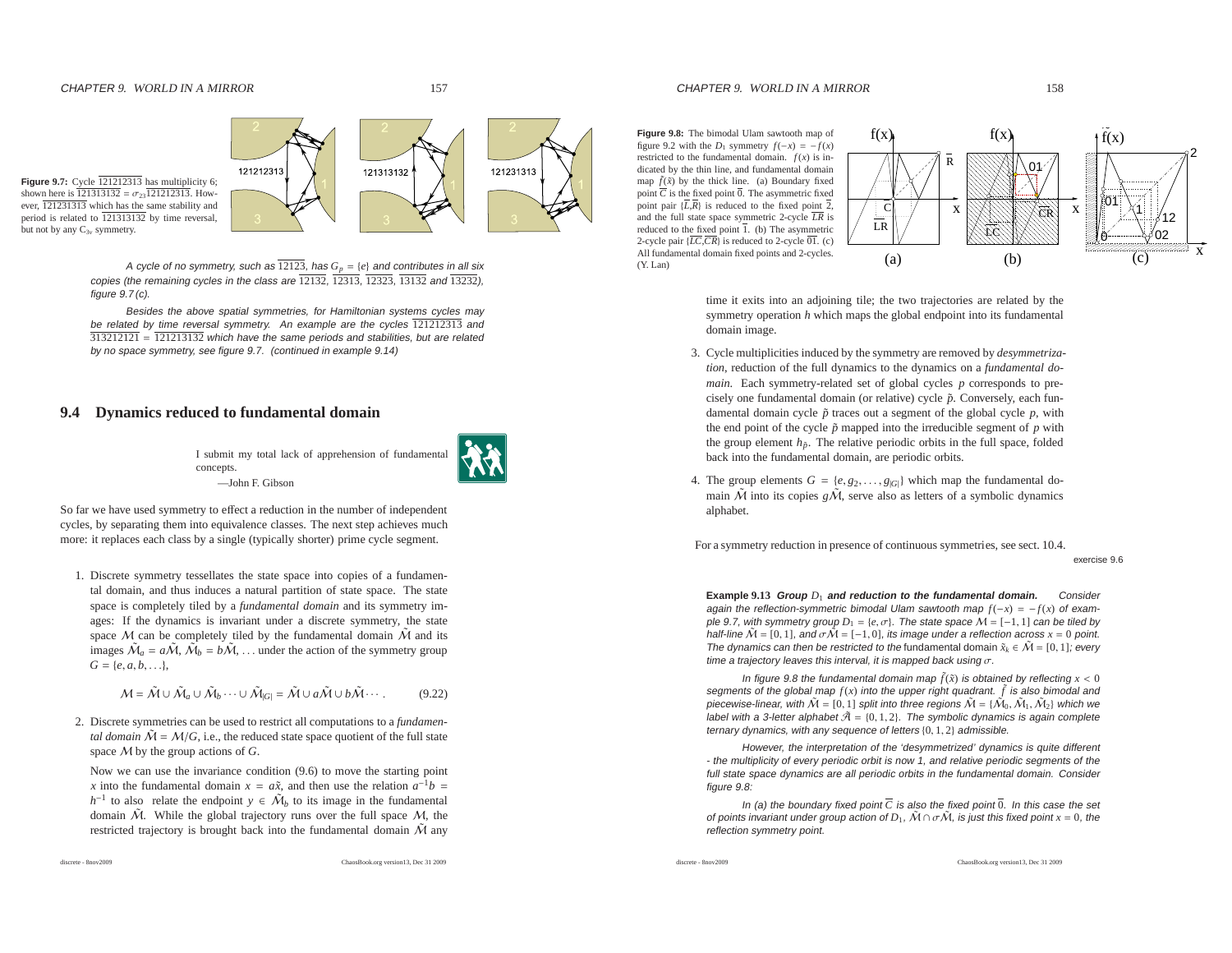

**Figure 9.9:** (a) The pair of full-space 9-cycles, the counter-clockwise <sup>121232313</sup> and the clockwise 131323212 correspond to (b) one fundamental domain 3-cycle 001.

> The asymmetric fixed point pair {*L*,R} is reduced to the fixed point 2, and the full state space symmetric 2-cycle *LR* is reduced to the fixed point <sup>1</sup>. The asymmetric 2-cycle pair {*LC*,*CR*} is reduced to the 2-cycle <sup>01</sup>. Finally, the symmetric 4-cycle *LCRC* is reduced to the 2-cycle <sup>02</sup>. This completes the conversion from the full state space for all fundamental domain fixed points and 2-cycles, figure 9.8 (c).

# **Example 9.14 3-disk game of pinball in the fundamental domain**

If the dynamics is equivariant under interchanges of disks, the absolute disklabels  $\epsilon_i = 1, 2, \cdots, N$  can be replaced by the symmetry-invariant relative disk $\rightarrow$ disk increments *<sup>g</sup>i*, where *<sup>g</sup><sup>i</sup>* is the discrete group element that maps disk *<sup>i</sup>*−<sup>1</sup> into disk *<sup>i</sup>*. For 3-disk system *<sup>g</sup><sup>i</sup>* is either reflection <sup>σ</sup> back to initial disk (symbol '0') or <sup>2</sup>π/<sup>3</sup> rotation by *<sup>C</sup>* to the next disk (symbol '1'). An immediate gain arising from symmetry invariant relabeling is that *<sup>N</sup>*-disk symbolic dynamics becomes (*N*−1)-nary, with no restrictionson the admissible sequences.

An irreducible segment corresponds to <sup>a</sup> periodic orbit in the fundamental domain, <sup>a</sup> one-sixth slice of the full 3-disk system, with the symmetry axes acting as reflecting mirrors (see figure 9.6(d)). A set of orbits related in the full space by discrete symmetries maps onto <sup>a</sup> single fundamental domain orbit. The reduction to the fundamental domain desymmetrizes the dynamics and removes all global discrete symmetry-induced degeneracies: rotationally symmetric global orbits (such as the 3cycles 123 and 132) have multiplicity 2, reflection symmetric ones (such as the 2-cycles 12, 13 and <sup>23</sup>) have multiplicity 3, and global orbits with no symmetry are 6-fold degenerate. Table 12.2 lists some of the shortest binary symbols strings, together with the corresponding full 3-disk symbol sequences and orbit symmetries. Some examples of such orbits are shown in figures 9.7 and 9.9. (continued in example 12.7)

# CHAPTER 9. WORLD IN A MIRROR 160

# **Resum ´ e´**

If <sup>a</sup> dynamical system (M, *f*) has <sup>a</sup> symmetry *<sup>G</sup>*, the symmetry should be deployed to 'quotient' the state space to <sup>M</sup>/*G*, i.e., identify all symmetry-equivalent  $x \in M$  on a group orbit. The main result of this chapter can be stated as follows:

In presence of <sup>a</sup> discrete symmetry *<sup>G</sup>*, associated with each full state space cycle *p* is the group of its symmetries  $G_p \subseteq G$  of order  $1 \le |G_p| \le |G|$ , whose elements leave the set  $M_p$  invariant. The elements of  $G_p$  act on  $p$  as time shifts, tiling it with  $|G_p|$  copies of its shortest invariant segment, the relative periodic orbit *p*⁄. The elements of the coset  $b \in G/G_p$  generate  $m_p = |G|/|G_p|$  equivalent copies of *p*.

Once you grasp the relation between the full state space <sup>M</sup>Once you grasp the relation between the full state space  $M$  and the desymmetrized,  $G$ -quotiented reduced state space  $M/G$ , you will find the life as a fundamentalist so much simpler that you will never return to your full state spaceconfused ways of yesteryear. The reduction to the fundamental domain  $\tilde{M}$  = M/*G* simplifies symbolic dynamics and eliminates symmetry-induced degeneracies. For the short orbits the labor saving is dramatic. For example, for the 3-disk game of pinball there are 256 periodic points of length 8, but reduction to the fundamental domain non-degenerate prime cycles reduces this number to 30. In the next chapter continuous symmetries will induce relative periodic orbits that never close <sup>a</sup> periodic orbit, and in the chapter 25 they will tile the infinite periodic state space, and reduce calculation of diffusion constant in an infinite domainto <sup>a</sup> calculation on <sup>a</sup> compac<sup>t</sup> torus.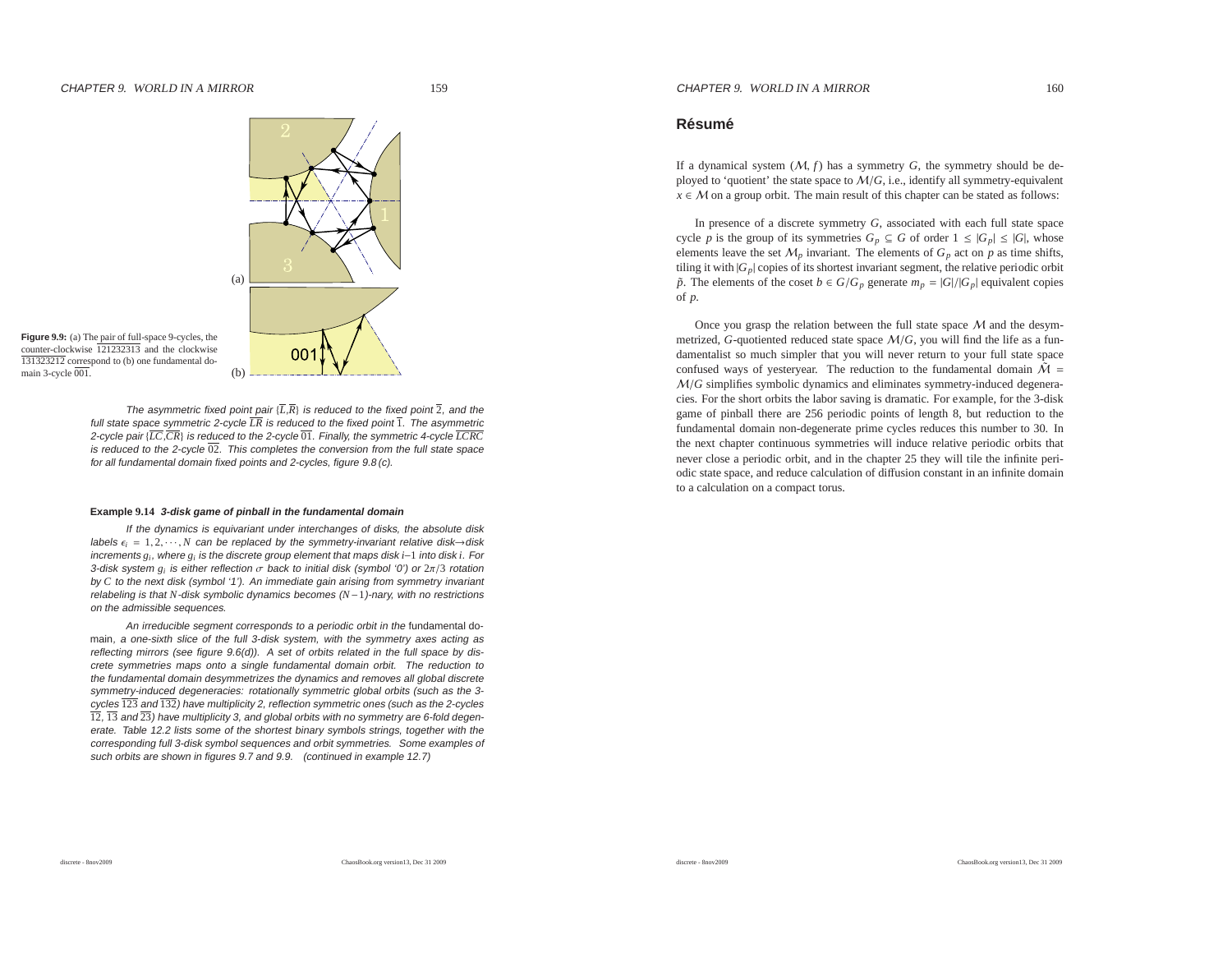# **Commentary**

**Remark 9.1** Literature. We found Tinkham [9.1] the most enjoyable as <sup>a</sup> no-nonsense, the user friendliest introduction to the basic concepts. For <sup>a</sup> summary of the theory of discrete groups see, for example, ref. [9.2]. Chapter 3 of Rebecca Hoyle [9.3] is <sup>a</sup> very student-friendly overview of the group theory <sup>a</sup> nonlinear dynamicist might need, with exception of the quotienting, reduction of dynamics to <sup>a</sup> fundamental domain, which is not discussed at all. We found sites such as en.wikipedia.org/wiki/Quotient group helpful. Curiously, we have not read any of the group theory books that Hoyle recommends as background reading, which just confirms that there are way too many group theory books out there. For example, one that you will not find useful at all is ref. [9.4]. The reason is presumably that in the 20th century physics (which motivated much of the work on the modern group theory) the focus is on the linear representations used in quantum appendix A.2.3 mechanics, crystallography and quantum field theory. We shall need these techniques in Chapter 21, where we reduce the linear action of evolution operators to irreducible subspaces. However, here we are looking at nonlinear dynamics, and the emphasis is on the symmetries of orbits, their reduced state space sisters, and the isotypic decomposition oftheir linear stability matrices.

In ChaosBook we focus on chaotic dynamics, and skirt the theory of bifurcations, the landscape between the boredom of regular motions and the thrills of chaos. Chapter 4 of Rebecca Hoyle [9.3] is <sup>a</sup> student-friendly introduction to the treatment of bifurcations in presence of symmetries, worked out in full detail and generality in monographs by Golubitsky, Stewart and Schaeffer [9.5], Golubitsky and Stewart [9.6] and Chossat and Lauterbach [9.7]. Term 'stabilizer' is used, for example, by Broer *et al.* [9.8] to refer to <sup>a</sup> periodic orbit with *<sup>Z</sup>*<sup>2</sup> symmetry; they say that the relative or pre-periodic segmen<sup>t</sup> is in this case called <sup>a</sup> 'short periodic orbit.' In Efstathiou [9.9] <sup>a</sup> subgroup of 'short periodic orbit' symmetries is referred to as <sup>a</sup> 'nontrivial isotropy group or stabilizer.' (continuedin remark 10.1)

**Remark 9.2** Symmetries of the Lorenz equation: (continued from remark 2.3) After having studied example 9.10 you will appreciate why ChaosBook.org starts out with the symmetry-less Rössler flow (2.17), instead of the better known Lorenz flow (2.12). Indeed, getting rid of symmetry was one of Rössler's motivations. He threw the baby out with the water; for Lorenz flow dimensionalities of stable/unstable manifolds make possible a robust heteroclinic connection absent from Rössler flow, with unstable manifold of an equilibrium flowing into the stable manifold of another equilibrium. How such connections are forced upon us is best grasped by perusing the chapter 13 'Heteroclinic tangles' of the inimitable Abraham and Shaw illustrated classic [9.10]. Their beautiful handdrawn sketches elucidate the origin of heteroclinic connections in the Lorenz flow (and its high-dimensional Navier-Stokes relatives) better than any computer simulation. Miranda and Stone [9.11] were first to quotient the  $C_2$  symmetry and explicitly construct the desymmetrized, 'proto-Lorenz system,' by <sup>a</sup> nonlinear coordinate transformation into the Hilbert-Weyl polynomial basis invariant under the action of the symmetry group [9.12]. For in-depth discussion of symmetry-reduced ('images') and symmetry-extended ('covers') topology, symbolic dynamics, periodic orbits, invariant polynomial bases etc., ofLorenz, Rössler and many other low-dimensional systems there is no better reference than the Gilmore and Letellier monograph [9.13]. They interpret [9.14] the proto-Lorenzand its 'double cover' Lorenz as 'intensities' being the squares of 'amplitudes,' and call

quotiented flows such as  $(Lorenz)/C_2$  'images.' Our 'doubled-polar angle' visualization figure 11.8 is <sup>a</sup> proto-Lorenz in disguise; we, however, integrate the flow and constructPoincaré sections and return maps in the original Lorenz  $[x, y, z]$  coordinates, without any nonlinear coordinate transformations. The Poincaré return map figure 11.9 is reminiscent in shape both of the one given by Lorenz in his original paper, and the one plotted in <sup>a</sup> radial coordinate by Gilmore and Letellier. Nevertheless, it is profoundly different: ourreturn maps are from unstable manifold  $\rightarrow$  itself, and thus intrinsic and coordinate inde-<br>needest Inthiana followed 10.151. This construction is a correspondential, dimensional pendent. In this we follow ref. [9.15]. This construction is necessary for high-dimensional flows in order to avoid problems such as double-valuedness of return map projections onarbitrary 1-dimensional coordinates encountered already in the Rössler example of figure 3.6. More importantly, as we know the embedding of the unstable manifold into the full state space, <sup>a</sup> periodic point of our return map *is* - regardless of the length of the cycle - the periodic point in the full state space, so no additional Newton searches are needed. In homage to Lorenz, we note that his return map was already symmetry-reduced: as *<sup>z</sup>* belongs to the symmetry invariant Fix (*G*) subspace, one can replace dynamics in the full space by  $\dot{z}$ ,  $\ddot{z}$ ,  $\cdots$ . That is *G*-invariant by construction [9.13].

**Remark 9.3** Examples of systems with discrete symmetries. Almost any flow of interest is symmetric in some way or other: the list of examples is endless, we list herea handful that we found interesting. One has a  $C_2$  symmetry in the Lorenz system (remark 2.3), the Ising model, and in the 3-dimensional anisotropic Kepler potential [9.16, 9.17, 9.18], a  $D_4 = C_{4v}$  symmetry in quartic oscillators [9.19, 9.20], in the pure  $x^2y^2$  potential [9.21, 9.22] and in hydrogen in a magnetic field [9.23], and a  $D_2 = C_{2\nu} = V_4 = C_2 \times C_2$ symmetry in the stadium billiard [9.24]. A very nice nontrivial desymmetrization is carried out in ref. [9.25]. An example of a system with  $D_3 = C_{3\nu}$  symmetry is provided by the motion of a particle in the Hénon-Heiles potential [9.26, 9.27, 9.28, 9.29]

$$
V(r,\theta) = \frac{1}{2}r^2 + \frac{1}{3}r^3\sin(3\theta).
$$

Our 3-disk coding is insufficient for this system because of the existence of elliptic islandsand because the three orbits that run along the symmetry axis cannot be labeled in our code. As these orbits run along the boundary of the fundamental domain, they require the special treatment. A partial classification of the 67 possible symmetries of solutionsof the plane Couette flow of example 9.5, and their reduction 5 conjugate classes is <sup>g</sup>iven in ref. [9.30].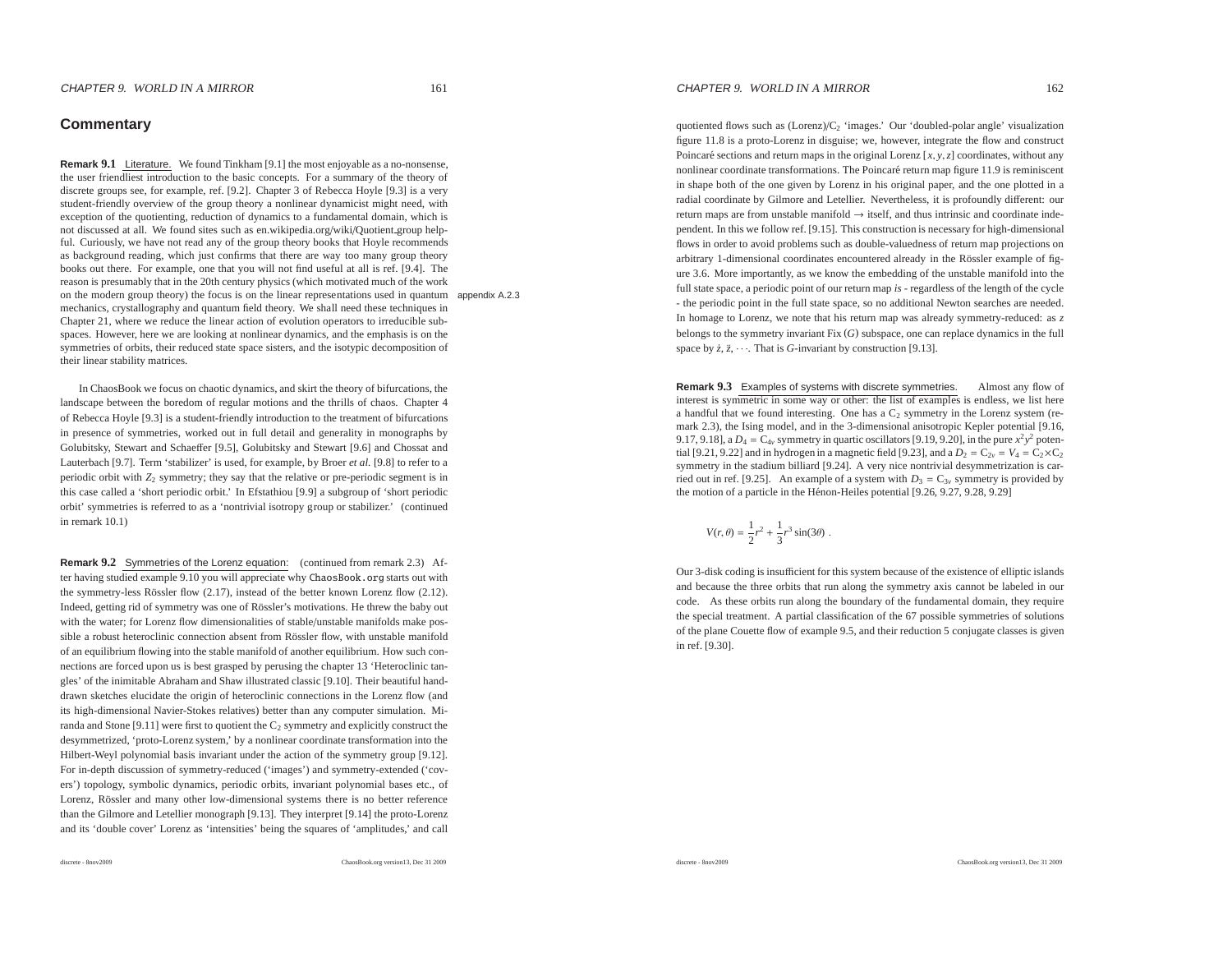$163$ 

(continued in exercise 12.6)

 $\dot{x} = v(x) = \begin{bmatrix} \dot{x} \\ \dot{y} \\ \dot{z} \end{bmatrix}$  $\mathsf{l}$  $\Big] =$ I

**ory.**

 $(r \cos \theta, r \sin \theta).$ 

takes form *r*˙ <sup>=</sup> *r* 2

> $\dot{\theta}$  =  $\frac{1}{2}$

 $C^{1/2}(x, y, z) = (-x, -y, z)$ ,

(c) Optional: Can you see how the group elements listed in table 12.2 relate irreducible segments tothe fundamental domain periodic orbits?

9.7. **C**2**-equivariance of Lorenz system.** Verify that thevector field in Lorenz equations (2.12)

is equivariant under the action of cyclic group  $C_2$  =  $\{e, C^{1/2}\}\$ acting on  $\mathbb{R}^3$  by a  $\pi$  rotation about the *z* axis,

as claimed in example 9.4. (continued in exercise 9.8)9.8. **Lorenz system in polar coordinates: group the-**

1. Show that in the polar coordinates Lorentz flow

 $+(1 - \sigma)\cos 2\theta$ 

 $+(\sigma + \rho - z)\cos 2\theta$  $\dot{z} = -bz + \frac{r^2}{2} \sin 2\theta$  . (9.24)

2. Argue that the transformation to polar coordinates is invertible almost everywhere. Where does the inverse not exist? What is group-theoretically special about the subspace on which the inverse not

3. Show that this is the  $(Lorenz)/C_2$  quotient map for the Lorenz flow, i.e., that it identifies points related

5. Show that <sup>a</sup> periodic orbit of the Lorenz flow in polar representation (9.24) is either <sup>a</sup> periodic orbit or <sup>a</sup> relative periodic orbit (9.21) of the Lorenz

by the  $\pi$  rotation in the [ $x$ ,  $y$ ] plane. 4. Rewrite (9.23) in the invariant polynomial basis of

example 9.6 and exercise 9.24.

flow in the  $(x, y, z)$  representation.

 $\begin{cases}\n\sigma(y-x) \\
\rho x - y - xz \\
xy - bz\n\end{cases}$  $\overline{\phantom{a}}$ 

Use  $(6.7)$ ,  $(6.8)$  to rewrite the Lorenz equation (9.23) in polar coordinates  $(r, \theta, z)$ , where  $(x, y)$  =

(−<sup>σ</sup> <sup>−</sup> <sup>1</sup> <sup>+</sup> (<sup>σ</sup> <sup>+</sup> <sup>ρ</sup> <sup>−</sup> *<sup>z</sup>*) sin <sup>2</sup><sup>θ</sup>

 $(-\sigma + \rho - z + (\sigma - 1) \sin 2\theta)$ 

(9.23)

### **REFERENCES**

By going to polar coordinates we have quotiented out the $\pi$ -rotation  $(x, y, z) \rightarrow (-x, -y, z)$  symmetry of the Lorenz<br>equations and constructed an explicit representation of equations, and constructed an explicit representation ofthe desymmetrized Lorenz flow.

- 9.9. **Proto-Lorenz system.** Here we quotient out the C<sub>2</sub> symmetry by constructing an explicit "intensity" representation of the desymmetrized Lorenz flow, followingMiranda and Stone [9.11].
	- 1. Rewrite the Lorenz equation (2.12) in terms ofvariables

$$
(u, v, z) = (x2 - y2, 2xy, z),
$$
 (9.25)

show that it takes form

$$
\begin{bmatrix}\n\dot{u} \\
\dot{v} \\
\dot{z}\n\end{bmatrix} = \begin{bmatrix}\n-(\sigma + 1)u + (\sigma - r)v + (1 - \sigma)N + vz 7. \text{ [Shc]}\n\\
(r - \sigma)u - (\sigma + 1)v + (r + \sigma)N - uz - uN\n\end{bmatrix}\n\begin{bmatrix}\n\dot{u} \\
\text{e} \\
\text{tr}\n\end{bmatrix}
$$
\n
$$
N = \sqrt{u^2 + v^2}.
$$
\n(9.868b)

- for<br>ated the Lorenz flow, i.e., that it identifies points relatedby the $e \pi$ ation (9.
- 3. Show that (9.25) is invertible. Where does the inverse not exist?
- stabilities. Compare with the equilibria of theLorenz flow.
- (2.12) and in the proto-Lorenz form (9.26)

# $\Omega$  <sup>200</sup> <sup>400</sup> <sup>600</sup> <sup>800</sup> 5101520 $\geq 25$ 30354045 $\mathcal{U}$

for the Lorenz parameter values  $\sigma = 10, b = 8/3$ ,  $\rho = 28$ . Topologically, does it resemble more the Lorenz, or the Rössler attractor, or neither? (plot by J. Halcrow)

+ 
$$
vz
$$
 7. [Show that a periodic orbit of the proto-Lorenz is  
either a periodic orbit or a relative periodic orbit  
of the Lorenz flow.

8. Show that if <sup>a</sup> periodic orbit of the proto-Lorenzis also periodic orbit of the Lorenz flow, their Floque<sup>t</sup> multipliers are the same. How do the Floquetmultipliers of relative periodic orbits of the Lorenzflow relate to the Floquet multipliers of the proto-Lorenz?

9 What does the volume contraction formula (4.48)look like now? Interpret.

10. Show that the coordinate change (9.25) is the sameas rewriting (9.24) in variables

 $(u, v) = (r^2 \cos 2\theta, r^2 \sin 2\theta),$ 

i.e., squaring a complex number  $z = x + iy$ ,  $z^2 =$ *u* <sup>+</sup> *iv*.

11. How is (9.26) related to the invariant polynomialbasis of example 9.6 and exercise 9.24?

# **Exercises**

- 9.1. **Polynomials invariant under discrete operations on**Prove that the  $\{e, \sigma\}$ ,  $\{e, C^{1/2}\}$ ,  $\{e, P\}$  and R3**.** $[$ <sup>*R*</sup> $\cdot$  *C*<sup>1/2</sup>, *P*<sub>1</sub>-invariant polynomial basis and syzygies are those listed in example 9.6 are those listed in example 9.6.
- 9.2.  $G_x \subset G$ . Prove that the set  $G_x$  as defined in (9.8) is a subgroup of*G*.
- 9.3. **Transitivity of conjugation.** Assume that  $g_1, g_2, g_3 \in$ *G* and both  $g_1$  and  $g_2$  are conjugate to  $g_3$ . Prove that  $g_1$ is conjugate to *<sup>g</sup>*2.
- 9.4. **Isotropy subgroup of**  $gx$ . Prove that for  $g \in G$ ,  $x$  and *gx* have conjugate isotropy subgroups:

$$
G_{gx} = g G_x g^{-1}
$$

9.5.**D**3**: symmetries of an equilateral triangle.** Considergroup  $D_3 \cong C_{3v}$ , the symmetry group of an equilateral triangle:



- (a) List the group elements and the corresponding geometric operations
- (b) Find the subgroups of the group  $D_3$ .
- (c) Find the classes of  $D_3$  and the number of elements in them, guided by the geometric interpretation of group elements. Verify your answer using the definition of <sup>a</sup> class.
- (d) List the conjugacy classes of subgroups of  $D_3$ .

### 9.6. **Reduction of 3-disk symbolic dynamics to binary.**

(continued from exercise 1.1)

exerDiscrete - 6sep2008

(a) Verify that the 3-disk cycles $\{\overline{12}, \overline{13}, \overline{23}\}, \{\overline{123}, \overline{132}\}, \{\overline{1213} + 2 \text{ perms.}\},\$ {121 232 313 <sup>+</sup> <sup>5</sup> perms.}, {<sup>121</sup> <sup>323</sup><sup>+</sup> <sup>2</sup> perms.},

 $\frac{\text{correspond to the fundamental domain cycles}}{0, 1}$  $01, 001, 011, \cdots$  respectively.

(b) Check the reduction for short cycles in table 12.2 by drawing them both in the full 3-disk system andin the fundamental domain, as in figure 9.9.

ChaosBook.org version13, Dec <sup>31</sup> <sup>2009</sup>

exist?

[9.1] M. Tinkham, *Group Theory and Quantum Mechanics* (Dover, New York, 2003).

- [9.2] S. G. Johnson, Topics in applied mathematics, MIT course 18.325, 2005.
- [9.3] R. Hoyle, *Pattern Formation: An Introduction to Methods* (CambridgeUniv. Press, Cambridge, 2006).

refsDiscrete - 28dec2009

**References**

ChaosBook.org version13, Dec <sup>31</sup> <sup>2009</sup>

# $164$



$$
N = \sqrt{u^2 + v^2}.
$$
 (9.86)

2. Show that this is the (Lorenz)/
$$
C_2
$$
 quotient map the Lorenz flow, i.e., that it identifies points real by the  $\pi$  rotation (9.16).

- 4. Compute the equilibria of proto-Lorenz and their
- 5. Plot the strange attractor both in the original form